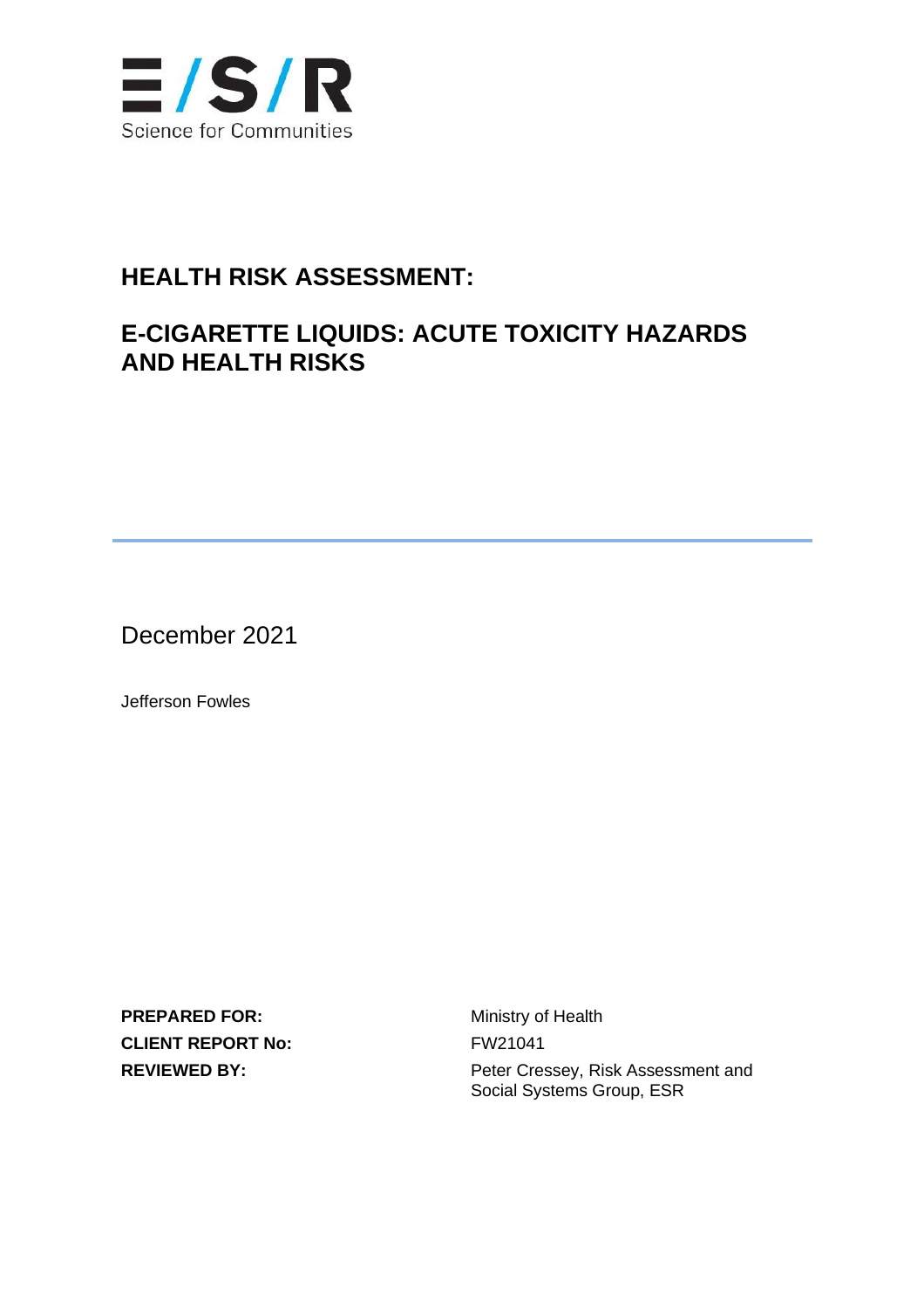Roflake

Group Leader, Risk Assessment and Social Systems Group

Management Reviewer **Project Manager/Peer reviewer** 

my

**Rob Lake Peter Cressey**

Science Leader, Risk Assessment and Social Systems Group

### DISCLAIMER

The Institute of Environmental Science and Research Limited (ESR) has used all reasonable endeavours to ensure that the information contained in this client report is accurate. However, ESR does not give any express or implied warranty as to the completeness of the information contained in this client report or that it will be suitable for any purposes other than those specifically contemplated during the Project or agreed by ESR and the Client.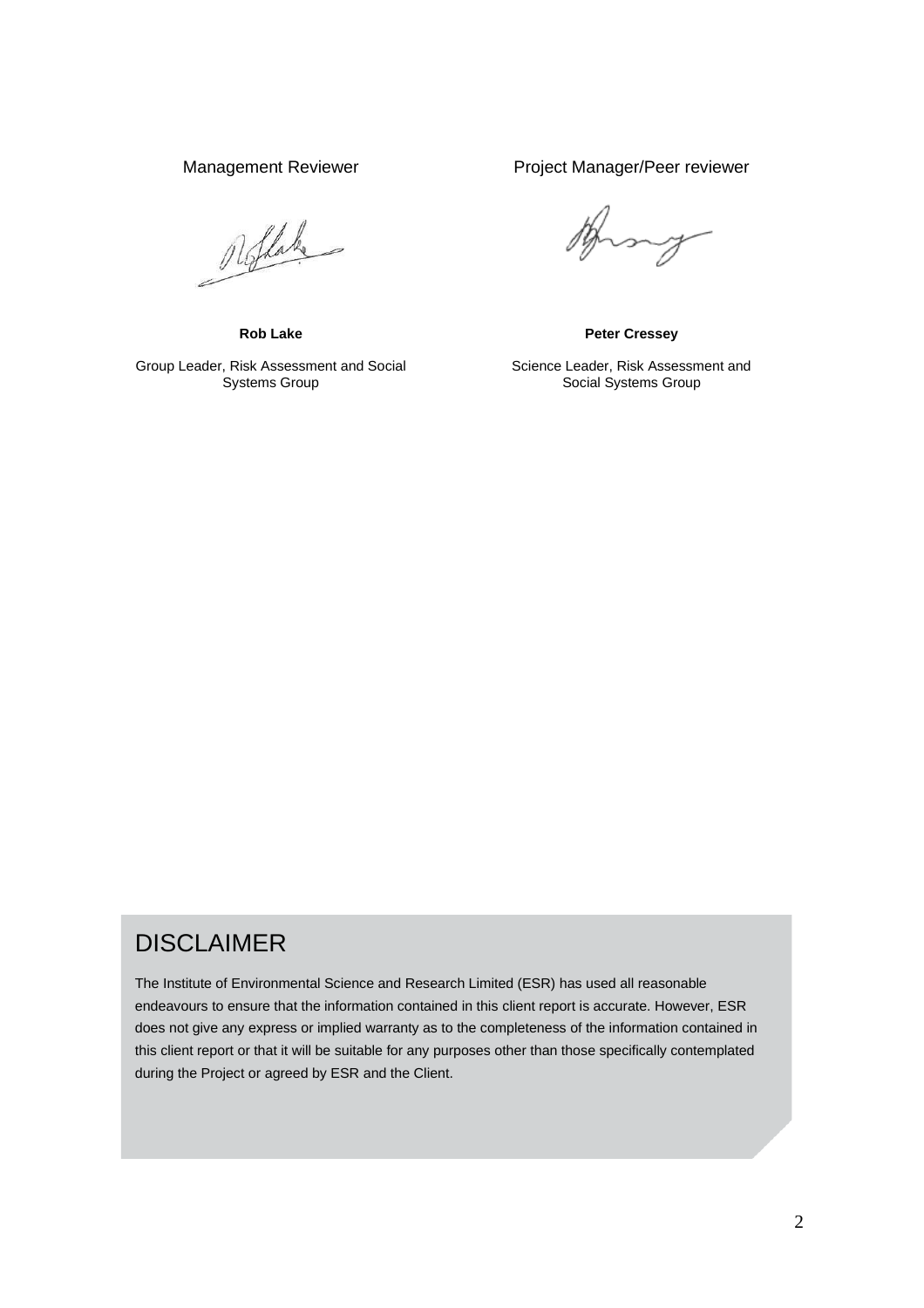### **TABLE OF CONTENTS**

| 1              |                                         |    |
|----------------|-----------------------------------------|----|
| $\mathbf{2}$   | 1.1<br>1.1.1<br>1.1.2<br>1.1.3<br>1.1.4 |    |
|                |                                         |    |
|                | 2.1<br>2.2                              |    |
|                | 2.2.1                                   |    |
|                | 2.2.2                                   |    |
|                | 2.2.3                                   |    |
|                | 2.3                                     |    |
|                | 2.3.1                                   |    |
|                | 2.3.2                                   |    |
|                | 2.3.3                                   |    |
| $\overline{3}$ |                                         |    |
|                | 3.1                                     |    |
|                | 3.1.1                                   |    |
|                | 3.1.2                                   |    |
|                | 3.1.3                                   |    |
| 4              |                                         |    |
| 5              |                                         |    |
| 6              |                                         | 26 |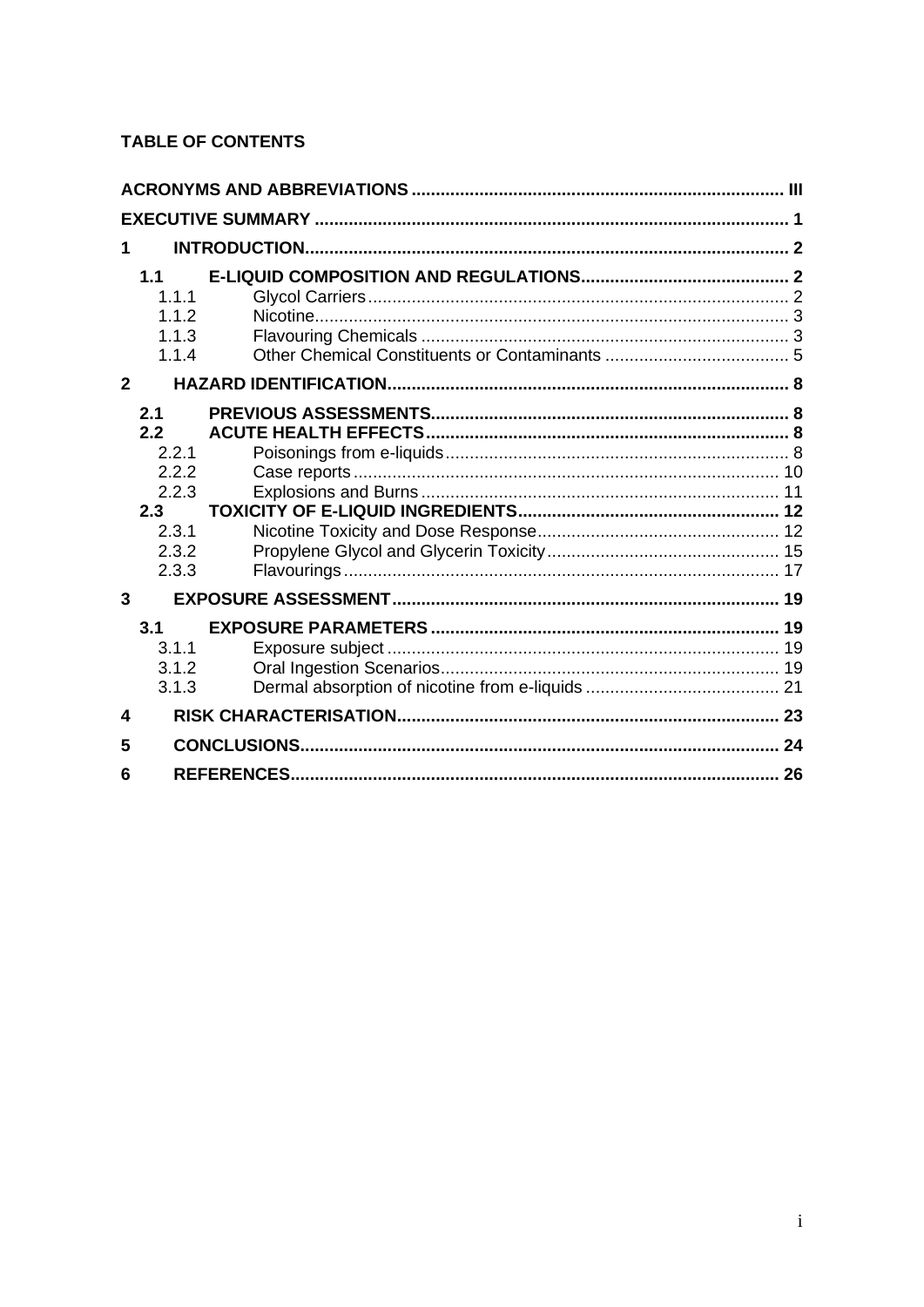### **LIST OF TABLES AND FIGURES**

#### **TABLES**

| Table 1. Substances that, under the SERPR, are permitted in vaping devices or e-liquids if<br>their presence is technically unavoidable, and if they do not exceed the maximum<br>limits | 4   |
|------------------------------------------------------------------------------------------------------------------------------------------------------------------------------------------|-----|
| Table 2. The top 18 most frequently identified flavourings in a sample of 320 e-liquids in                                                                                               |     |
|                                                                                                                                                                                          | 5   |
| Table 3. Chemicals or chemical properties prohibited in e-liquids under the SERPR  6                                                                                                     |     |
| Table 4. Calls to the New Zealand National Poisons Centre for e-liquid exposures and                                                                                                     | - 8 |
| Table 5. Distribution across age groups of calls to the New Zealand National Poisons                                                                                                     |     |
|                                                                                                                                                                                          |     |
|                                                                                                                                                                                          |     |
| Table 7. Summary of acute and chronic reference dose values for nicotine 14                                                                                                              |     |
|                                                                                                                                                                                          |     |
| Table 9. Estimates of oral exposure to nicotine and other e-liquid components from                                                                                                       |     |
|                                                                                                                                                                                          |     |
| Table 10. Dermal absorption exposure estimates for nicotine to a toddler 22                                                                                                              |     |
|                                                                                                                                                                                          |     |

#### **FIGURES**

[Figure 1. U.S. National Poisoning Statistics for E-Cigarettes and E-Liquids 2013-2021](#page-13-1) ........ 9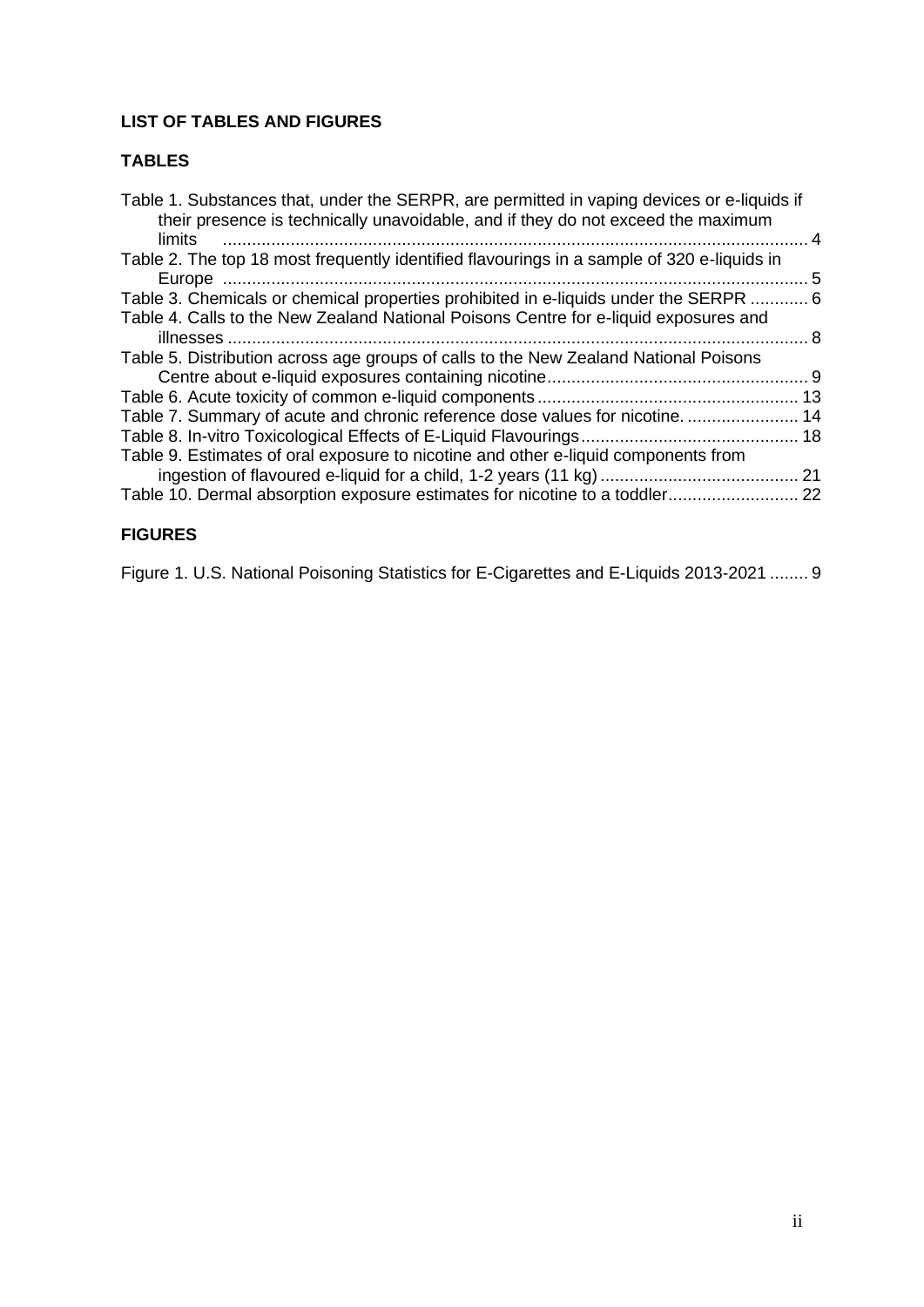# ACRONYMS AND ABBREVIATIONS

| bw            | Body weight                                                          |
|---------------|----------------------------------------------------------------------|
| <b>CDC</b>    | US Centers for Disease Control and Prevention                        |
| EP            | European Pharmacopoeia                                               |
| <b>ESR</b>    | Institute of Environmental Science and Research Limited              |
| <b>GRAS</b>   | Generally Recognised as Safe                                         |
| <b>NAS</b>    | <b>US National Academy of Sciences</b>                               |
| <b>NPC</b>    | <b>New Zealand National Poisons Centre</b>                           |
| <b>NPDS</b>   | National Poison Data System (USA)                                    |
| PG            | Propylene glycol                                                     |
| <b>SCHEER</b> | EU Scientific Committee on Health, Environmental, and Emerging Risks |
| <b>SERPA</b>  | Smokefree Environments and Regulated Products Act 1990               |
| <b>SERPR</b>  | Smokefree Environments and Regulated Products Regulations 2021       |
| <b>USFDA</b>  | US Food and Drug Administration                                      |
| <b>USP</b>    | United States Pharmacopoeia                                          |
| VG            | Vegetable Glycerine                                                  |
| <b>WHO</b>    | World Health Organization                                            |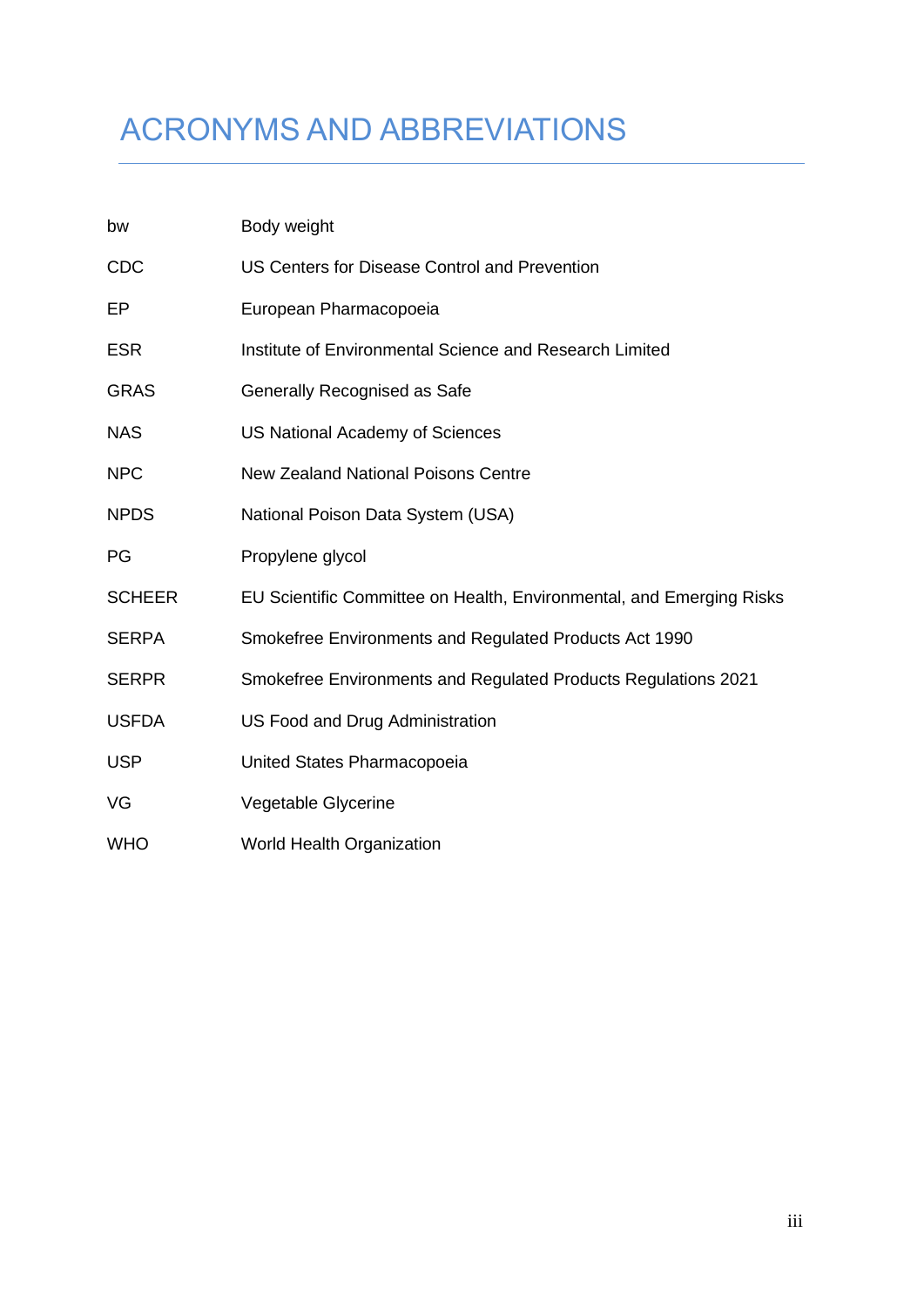# EXECUTIVE SUMMARY

The health effects considered in this report include poisonings from e-liquids, intrinsic toxicological properties of e-liquid components, and injuries from explosions or burns and not health effects from vaping itself in the course of the intended use of e-cigarettes. This report does not consider the chronic long term health risks from vaping and therefore does not discuss the overall health considerations of e-cigarettes as alternatives to tobacco smoking or as smoking cessation aids. The purpose of this report is to summarise the literature on e-cigarette liquid acute toxicity hazards and risks.

Acute illnesses and injuries have occurred in New Zealand and internationally from oral and dermal contact with nicotine-containing e-liquids, through unintentional ingestion, exploration behaviour from children, and intentional harm. Nicotine is a potent acute neurotoxicant and drives the acute toxicity consideration for e-liquids. There has been a trending increase in calls to the New Zealand National Poisons Centre (NPC) since 2016. Child exploration accounts for over half of the NPC calls, and the potential for child exposures resulting in nicotine poisoning is widely recognised internationally as a main concern over the health risks of e-liquid exposures outside their intended use. Exposure scenarios developed in this report indicate that a toddler swallowing small volumes (only a fraction of a mL) of e-liquid with allowed nicotine salt concentrations of up to 50 mg/mL under the Smokefree Environments and Regulated Products Regulations (2021) (SERPR), would quickly exceed the European Food Safety Authority's Acute Reference Dose for nicotine of 0.008 mg/kg, and be at increasing risk for acute intoxication or potentially death. Spilling a small volume of e-liquids on skin can also produce acute toxicity. The presence of flavourings enhance the attractiveness to these liquids to children and could amplify the likelihood of acute poisoning.

The SERPR includes specifications for ingredients and contaminants in e-cigarette products. Propylene glycol and vegetable glycerin are glycol carriers, allowed under SERPR, that are of low toxicity and have not been documented internationally to result in acute illnesses through their presence in e-liquids. Flavouring chemicals are regulated under SERPR, and although many are "Generally Recognised As Safe" by the U.S. Food and Drug Administration, some flavouring chemicals have been found to be cytotoxic to pulmonary and immune cells *in vitro*, and to induce pro-inflammatory responses. Explosions and burn injuries from e-cigarette devices have also been reported internationally, although no specific data on such injuries could be found for New Zealand, and only a single case of an exploding device was found which did not result in injury. Fewer of these cases appear in the scientific or clinical literature in recent years, indicating that product safety quality assurance measures may have reduced the likelihood for these events.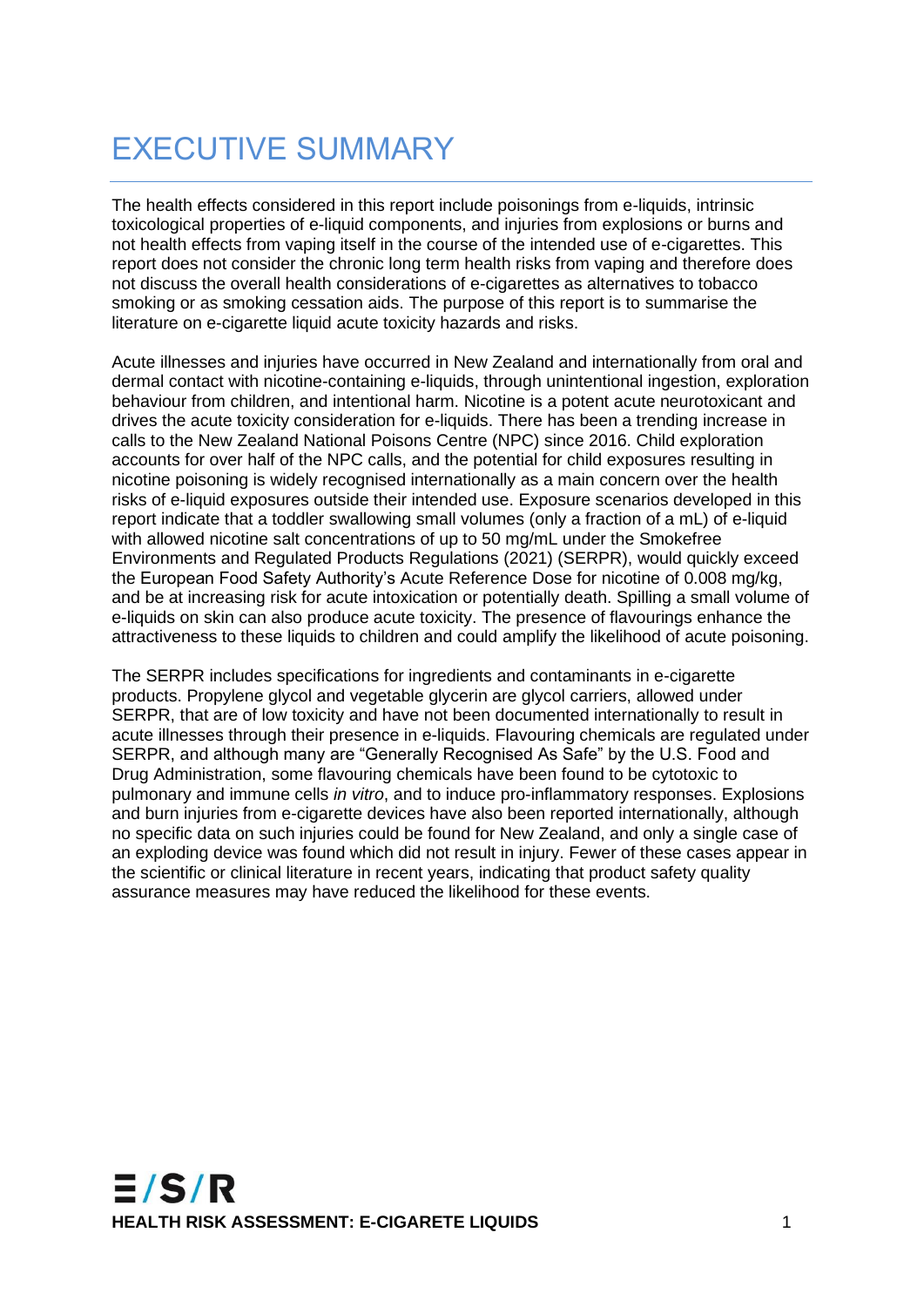# 1 INTRODUCTION

Electronic cigarettes pose complex public health questions regarding health risk that include considerations of addiction, harm reduction, and product safety.

The purpose of this report is to summarise the literature on e-cigarette liquid (e-liquid) injuries and toxicity hazards that relate to product safety. This report does not explore the overall health risk/benefit considerations of e-cigarettes when used by consumers as alternatives to tobacco smoking or as smoking cessation products. This report will only consider domestic, non-occupational, incidental exposure to e-liquids. The solid state components of e-cigarettes themselves and the complex consideration of generated aerosol exposures to heated e-liquids in normal vaping use, with their highly varying ingredients and contaminants, are beyond the scope of this report. The report focuses on the intrinsic toxicological hazards of e-liquids in liquid form only.

In New Zealand, the sale of e-cigarettes and other vaping devices is allowed but with a number of limitations and restrictions specified in recent legislation (New Zealand Government 2021a; 2021b). By contrast, in Australia, e-cigarettes can be sold only if consumers have a prescription (TGA 2021). The difference in the approach is an illustration of the ongoing public health debate about potential smoking cessation and harm reduction benefits vs product safety risks and marketing to youth, considering the addictive nature of nicotine as a consumer product.

#### **1.1 E-LIQUID COMPOSITION AND REGULATIONS**

Risk assessment of e-liquids considers three basic components: Nicotine, glycol carrier solvents, and flavourings. Each of these components has potential health significance from a product safety perspective, and each has recent regulatory status in New Zealand. New Zealand has a recently amended the legal regulatory framework that encompasses ecigarettes and e-liquids through the Smokefree Environments and Regulated Products Act (1990) (SERPA). The amendments to SERPA came into force 11 November 2020 and is still in process of implementation. The related Smokefree Environments and Regulated Products Regulations (2021) (SERPR) has relevant sections that govern the composition and product safety of vaping products.

The SERPR specifies what ingredients of e-liquids are permitted, and also provides for restrictions on specific constituents in vaping products, including maximum limits for major ingredients and prohibitions on other ingredients and contaminants. The relevant provisions of SERPR will be discussed below in terms of the individual components of e-liquids. This report will not review all of the various provisions of the SERPR, such as advertising and point of sale restrictions, that are not directly related to chemical hazards and exposures or product safety assessments.

#### **1.1.1 Glycol Carriers**

The glycol carriers can be either propylene glycol (PG) and/or vegetable glycerin (VG) or glycerol in varying ratios depending on the product. These glycols are considered to be essentially non-toxic, although low level mucous membrane irritation can result from PG inhalation exposure. PG is also considered to cause rare, low severity allergic reactions in cosmetics uses (LaKind et al 1999). Low grade/low purity PG may contain trace levels of ethylene glycol and other contaminants. However, in SERPR, the quality of PG and VG,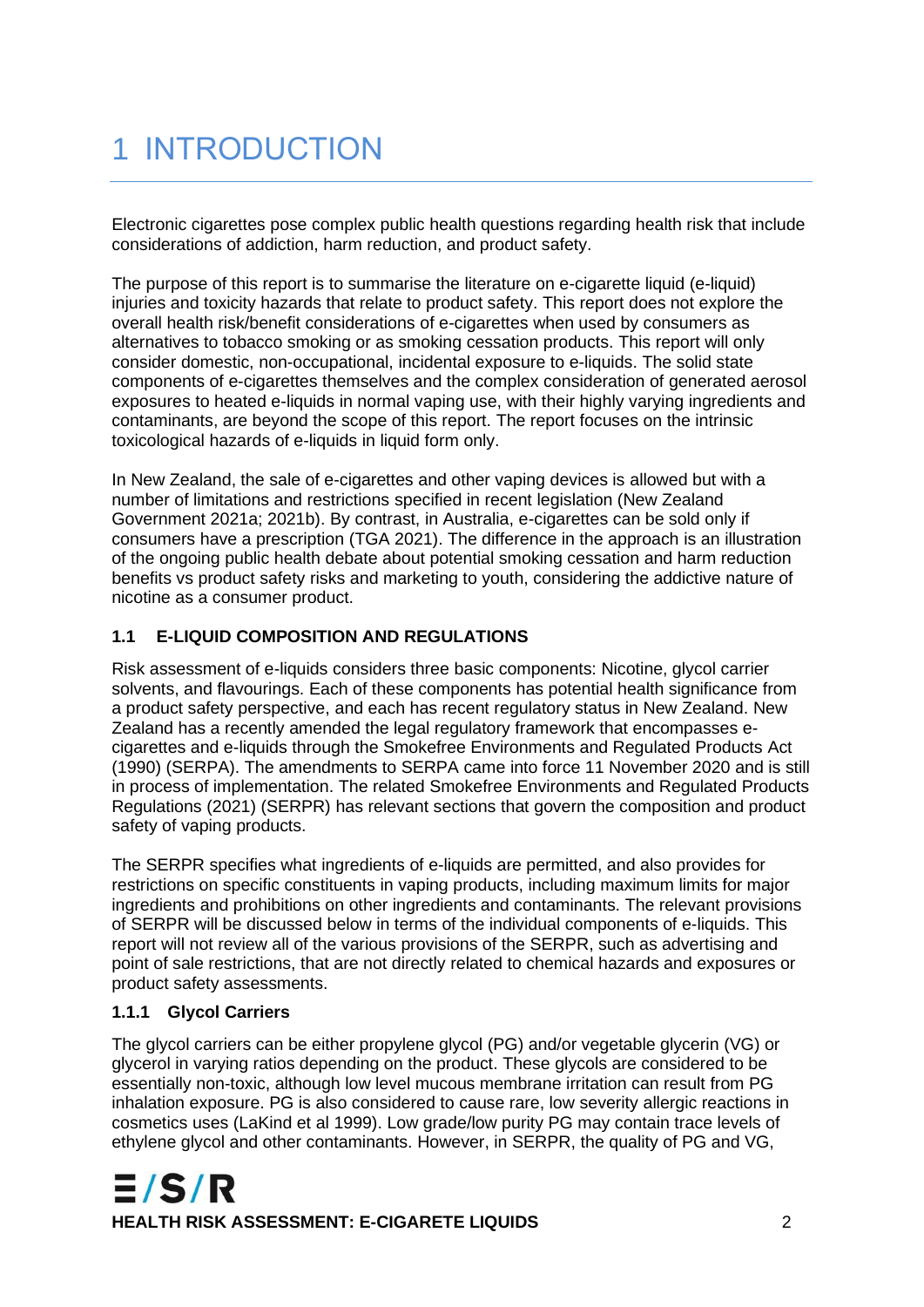must comply with the United States Pharmacopeia (USP) or the European Pharmacopoeia (EP).

#### **1.1.2 Nicotine**

Nicotine is the principal drug in most e-liquid formulations. The nicotine concentration range in e-liquid products allowed for sale in New Zealand is described in SERPR (New Zealand Government 2021b):

- \* The strength of free-base nicotine in a vaping substance must not exceed 20 mg/mL.
- **\*** The strength of nicotine salt in a vaping substance must not exceed 50 mg/mL.
- **\*** The total nicotine content in a container of vaping substance sold at retail must not exceed 1,800 mg, whether it is present as free-base nicotine or nicotine salts.
- \* Nicotine quality must comply with the USP or EP monograph purity standards.

A recent independent analysis of nicotine contents of e-liquids in New Zealand by ESR (J. Doncliff and R. Somerfield, personal communication, 2021) found significant discrepancies between labels and actual contents. Reported discrepancies included the finding of nicotine in one-third of products tested that claimed to be zero nicotine, including 1 with nicotine at 0.46 mg/mL. Ethanol was also found in 95% of the products, some in excess of 3% ethanol by weight. Discrepancies in nicotine concentration were commonly in excess of 10% higher or lower than the stated concentration on labels. These discrepancies place an additional layer of variability in any risk assessment involving nicotine dose estimates that presume accuracy in labels. For example, it has been noted that nicotine dose and concentration information might not be accurate in some case reports since nicotine concentration can be either lower or higher than what is stated on the label (Gupta et al 2014).

#### **1.1.3 Flavouring Chemicals**

In New Zealand, under the SERPA, flavours of e-liquids that are allowed for sale through retail shops are restricted to **tobacco flavour**, **mint** or **menthol** (New Zealand Government 2021a). The SERPA also dictates that other flavourings beyond these three may be sold by a Specialist Vape Retailer (SVR). However, the SVR: *"must sell the product only from the*  retailer's approved vaping premises or the retailer's approved Internet site". Additionally, the following restrictions and qualifications apply:

\* Tobacco extracts used for flavourings in vaping substances must not contain tobacco specific nitrosamines in excess of the applicable limits in clause 13 (Table 1).

\* Flavours must be water-soluble, and flavours other than tobacco extracts must meet food standards in the Australia New Zealand Food Standards Code 2002.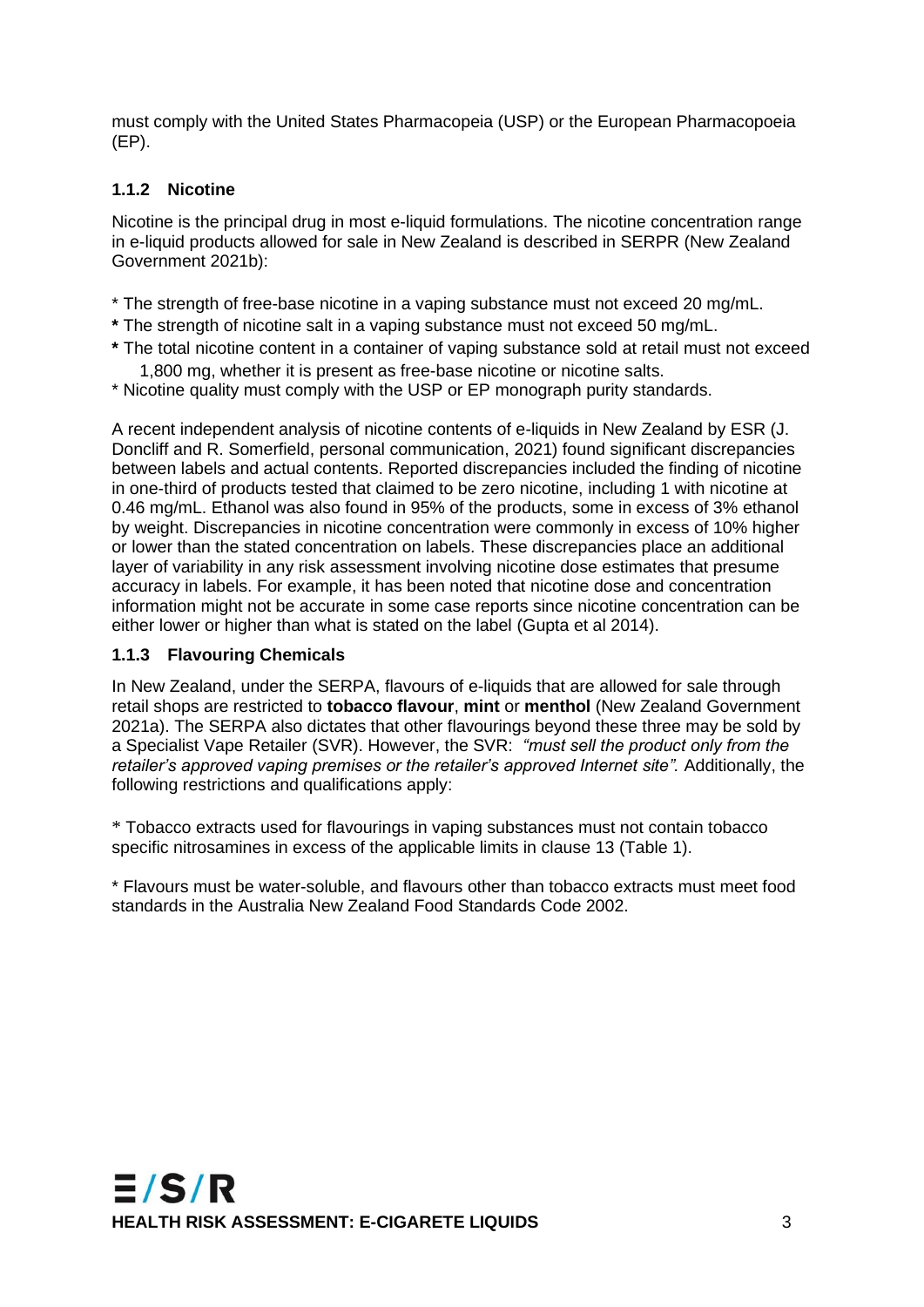<span id="page-8-0"></span>

| Table 1. Substances that, under the SERPR, are permitted in vaping devices or e-    |
|-------------------------------------------------------------------------------------|
| liquids if their presence is technically unavoidable, and if they do not exceed the |
| maximum limits                                                                      |

| <b>Compounds</b>                             | Limit value (no more than) |
|----------------------------------------------|----------------------------|
| Diacetyl (or 2,3-butanedione)                | $22$ mg/L                  |
| Pentane 2,3-dione (or acetylpropionyl)       | 22 mg/L                    |
| Formaldehyde                                 | 22 mg/L                    |
| Acrolein                                     | 22 mg/L                    |
| Acetaldehyde                                 | 200 mg/L                   |
| Ethylene glycol                              | 1,000 mg/L                 |
| Diethylene glycol                            | 1,000 mg/L                 |
| <b>Metals</b>                                |                            |
| Aluminium                                    | $12 \text{ mg/L}$          |
| Antimony                                     | 4 mg/L                     |
| Arsenic                                      | $0.4$ mg/L                 |
| Cadmium                                      | $0.6$ mg/L                 |
| Chromium                                     | $0.6$ mg/L                 |
| Iron                                         | 12 $mg/L$                  |
| Lead                                         | 1 $mg/L$                   |
| Mercury                                      | $0.2$ mg/L                 |
| <b>Nickel</b>                                | 1 mg/L                     |
| Tin                                          | 12 $mg/L$                  |
| <b>Tobacco-specific nitrosamines (TSNAs)</b> |                            |
| Total TSNAs, including-                      | $50 \mu g/L$               |
| N-nitrosonornicotine<br>$\bullet$            |                            |
| N-nitrosoanatabine<br>$\bullet$              |                            |
| N-nitrosoanabasine<br>$\bullet$              |                            |
|                                              |                            |

• 4-methyl-N-nitrosamino-1-(3- pyridyl)-1-butanone

Internationally, the flavouring chemicals found commercially are wide ranging, and account for the largest chemical variation across e-liquid products. Most of the flavouring chemicals have been approved for food use and are considered Generally Recognised As Safe (GRAS) by the U.S. Food and Drug Administration (USFDA). GRAS status reflects the USFDA conclusion that acute and chronic oral toxicity and allergenicity risks are low, but does not specifically consider any possible effects on lung tissue from inhalation. GRAS is therefore a food-additive use-specific conclusion.

In a survey of available e-liquid flavourings in Europe, a Dutch research group found that, of the 219 unique ingredients present in more than 100 e-liquids, 213 were flavourings (Krusemann et al 2020). The mean number of flavourings per e-liquid was found to be 10. The most frequently used flavourings were vanillin (present in 35% of all liquids), ethyl maltol (32%) and ethyl butyrate (28%) (Table 2).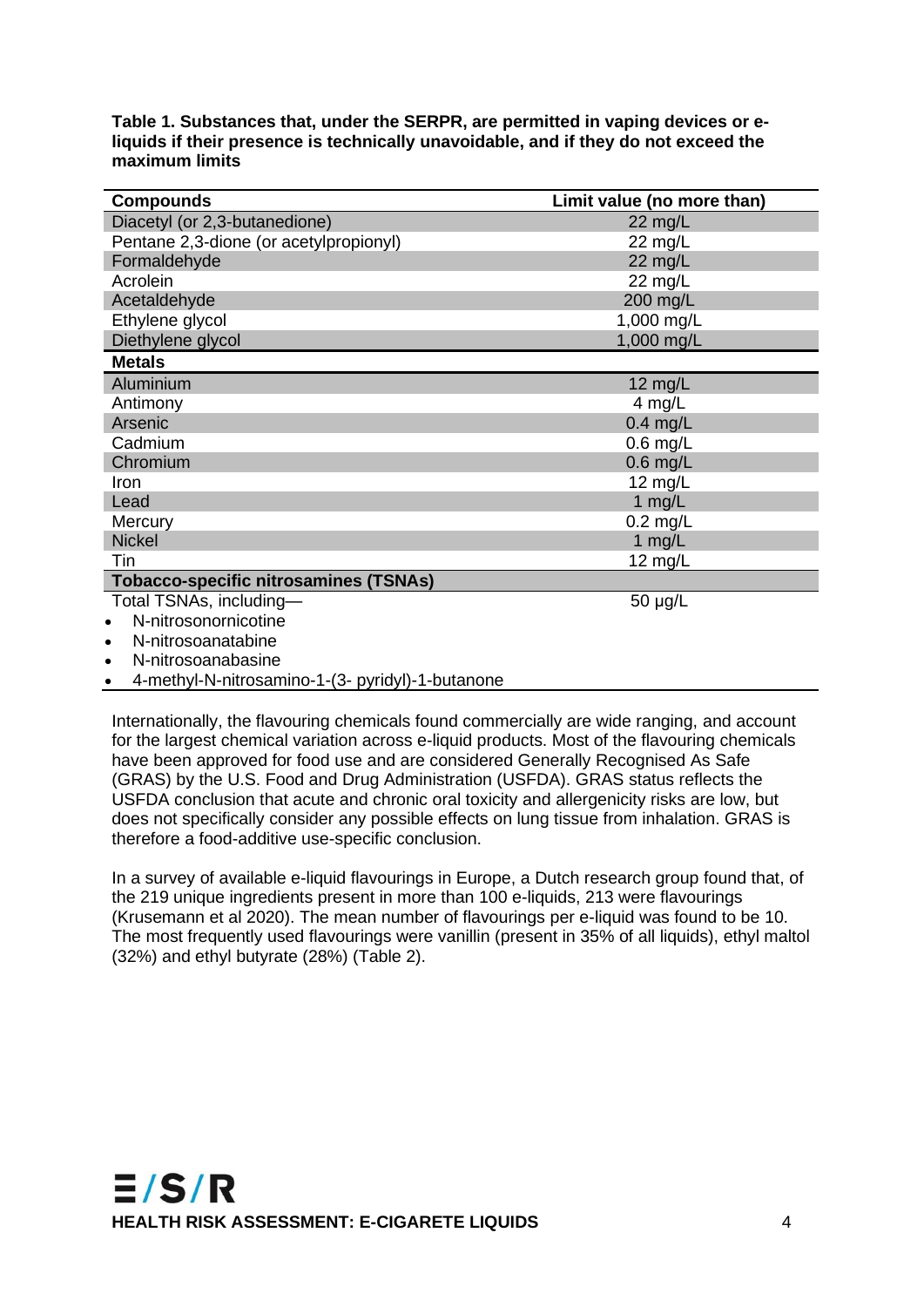| Rank                    | <b>Flavour Chemical</b>    | % of total<br>e-liquids<br>studied | <b>Flavour</b><br><b>Description</b>                                              | <b>Prevalence</b><br>across EU <sup>a</sup> |
|-------------------------|----------------------------|------------------------------------|-----------------------------------------------------------------------------------|---------------------------------------------|
| $\overline{1}$          | Vanillin                   | 42 %                               | Sweet, powerful, creamy,<br>vanilla-like                                          | 35 %                                        |
| $\mathbf 2$             | Ethyl butyrate             | 41 %                               | Ethereal, fruity with buttery-<br>pineapple-banana, ripe fruit and<br>juicy notes | 28 %                                        |
| $\mathbf{3}$            | Cis-3-hexenol              | 35 %                               | Strong, fresh, green, grassy                                                      | 18 %                                        |
| 4                       | Benzyl alcohol             | 32 %                               | Faint, sweet, almond fruity,<br>somewhat chemical                                 | 14 %                                        |
| 5                       | <b>Ethyl maltol</b>        | 31 %                               | Sweet, fruity-caramellic, cotton<br>candy                                         | 32 %                                        |
| 6                       | Ethyl vanillin             | 25 %                               | Intense, sweet, creamy, vanilla-<br>like                                          | 19 %                                        |
| $\overline{\mathbf{7}}$ | y-Decalactone              | 23 %                               | Coconut-peach                                                                     | 18 %                                        |
| 8                       | Methyl<br>cyclopentenolone | 23 %                               | Very strong, caramellic-maple,<br>lovage                                          | 18 %                                        |
| 9                       | Ethyl methyl<br>butyrate   | 22 %                               | Strong, green, fruity, apple with<br>strawberry notes                             | 16 %                                        |
| 10                      | Isoamyl alcohol            | 20 %                               | Breathtaking, alcoholic odour;<br>in dilution a winey-brandy taste                | 4 %                                         |
| 11                      | y-Nonalactone              | 19 %                               | Strong, fatty, coconut odour<br>and taste                                         | 10 %                                        |
| 12                      | Menthol                    | 18 %                               | Strong trigeminal cooling<br>sensation with a slight mint<br>note                 | 12 %                                        |
| 13                      | Isoamyl isovalerate        | 16 %                               | Fruity, green-apple, pineapple,<br>tropical, mango, apricot,<br>cognac            | 11 %                                        |
| 14                      | Ethyl propionate           | 15 %                               | Strong, ethereal, fruity, rum-like                                                | 11 %                                        |
| 15                      | Linalool                   | 15 %                               | Sweet floral-woody with slight<br>citrus notes                                    | 15 %                                        |
| 16                      | γ-Octalactone              | 13 %                               | Sweet-coumarinic, coconut-like<br>odour and taste                                 | 7%                                          |
| 17                      | Cis-3-hexenyl<br>acetate   | 12 %                               | Strong, fruity-grassy-green<br>odour with banana notes                            | 9%                                          |
| 18                      | Maltol                     | 11 %                               | Sweet, fruity, berry, strawberry,<br>caramellic                                   | 23 %                                        |

<span id="page-9-0"></span>**Table 2. The top 18 most frequently identified flavourings in a sample of 320 e-liquids in Europe**

EU: European Union

Adopted from Krusemann et al (2020), analyses were by gas chromatography-mass spectrometry

a Prevalence is reported as the number of e-liquids containing the respective flavouring as percentage of the total number of e-liquids

#### **1.1.4 Other Chemical Constituents or Contaminants**

The SERPR restrictions on specific constituents in vaping products, include maximum limits for diacetyl and 2,3-pentanedione, two of the so-called "diketone" or 'buttery' flavouring class of chemicals, both of which are known to have respiratory toxicity associated with their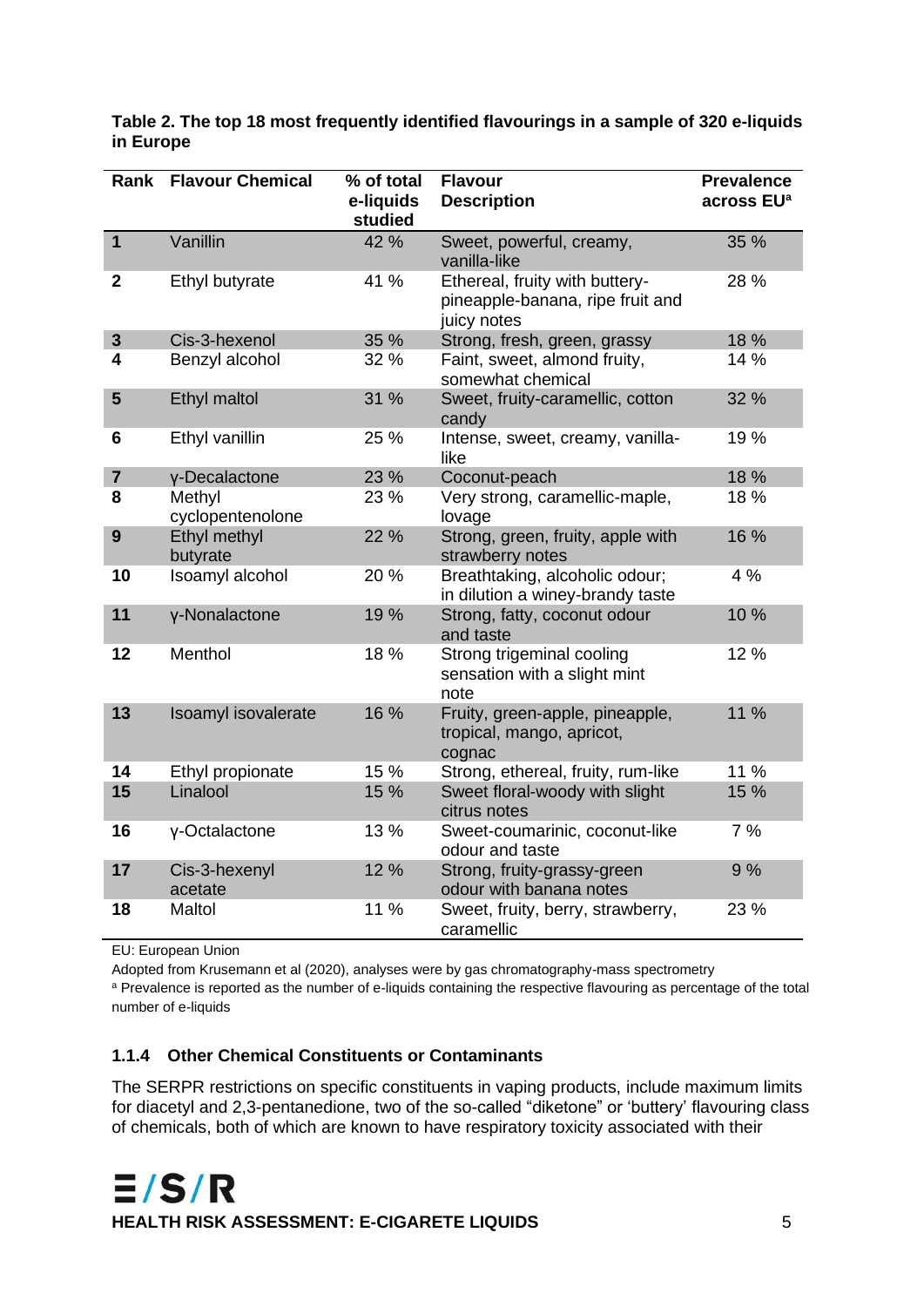production in industrial settings. In other cases, blanket prohibitions on substances based on function, such as colourings, are provided by the SERPR.

Under the SERPR, as shown in Table 3, there is a list of substances that vaping products must not contain above specified limits and only if unavoidable. Most of these are prohibited based on their intrinsic toxicological hazards, or their potential to facilitate the formation of toxic by-products when heated in presence of other substances.

| <b>Section</b> |                                                                                  |  |  |
|----------------|----------------------------------------------------------------------------------|--|--|
| (a)            | Carcinogenic, mutagenic, reprotoxic substances (CMRs), including-                |  |  |
|                | additives that have CMR properties in unburnt form;<br>(1)                       |  |  |
|                | additives in quantities that increase, to a significant or measurable<br>(II)    |  |  |
|                | degree, the toxic or addictive effect or CMR properties of the product           |  |  |
|                | when it is consumed:                                                             |  |  |
| (b)            | Specific target organ toxicity (STOT-RE) Category I substances other than        |  |  |
|                | benzoic acid-nicotine salts:                                                     |  |  |
| (c)            | Respiratory sensitisers:                                                         |  |  |
| (d)            | Radioactive substances:                                                          |  |  |
| (e)            | Colouring substances:                                                            |  |  |
| (f)            | Any pharmacologically active substance (medical, psychoactive, narcotic,         |  |  |
|                | anabolic, or herbal) other than nicotine:                                        |  |  |
| (g)            | Vegetable oils                                                                   |  |  |
| (h)            | Mineral oils                                                                     |  |  |
| (i)            | Additives and stimulant compounds that are associated with energy and            |  |  |
|                | vitality, including caffeine and taurine:                                        |  |  |
| (j)            | Glucuronolactone:<br>Ethylene glycol                                             |  |  |
| (k)<br>(1)     | Diethylene glycol:                                                               |  |  |
| (m)            | Polyethylene glycol:                                                             |  |  |
| (n)            | Food or dietary supplements:                                                     |  |  |
| (o)            | Vitamins or other additives that create the impression there are health benefits |  |  |
|                | or reduced health risks:                                                         |  |  |
| (p)            | Probiotics:                                                                      |  |  |
| (r)            | Formaldehyde releasers:                                                          |  |  |
|                | quaternium<br>(1)                                                                |  |  |
|                | (II)<br>imidazolidinyl urea                                                      |  |  |
|                | (III)<br>diazolidinyl urea                                                       |  |  |
|                | 2-bromo-2-nitropropane-1,3-diol (or 2-bromo-2-nitro-1,3-<br>(IV)                 |  |  |
|                | propanediol)                                                                     |  |  |
|                | dimethyl-dimethyl hydantoin (DMDM hydantoin):<br>(V)                             |  |  |
|                | (benzyloxy)methanol (or phenylmethoxymethanol):<br>(VI)                          |  |  |
|                | 2-chloro-N-(hydroxymethyl)acetamide;<br>(VII)                                    |  |  |
|                | hexahydro-1,3,5-tris(hydroxyethyl)-s-triazine:<br>(VIII)                         |  |  |
|                | (IX)<br>sodium hydroxymethylglycinate                                            |  |  |
| (s)            | The following sugars and sweeteners:                                             |  |  |
|                | (1)<br>glucose                                                                   |  |  |
|                | (II)<br>sucrose                                                                  |  |  |
|                | (III)<br>fructose                                                                |  |  |
|                | (IV)<br>lactose                                                                  |  |  |
|                | (V)<br>maltose                                                                   |  |  |
|                | (VI)<br>saccharose                                                               |  |  |

<span id="page-10-0"></span>

|  | Table 3. Chemicals or chemical properties prohibited in e-liquids under the SERPR |  |  |  |  |
|--|-----------------------------------------------------------------------------------|--|--|--|--|
|--|-----------------------------------------------------------------------------------|--|--|--|--|

 $E/S/R$ **HEALTH RISK ASSESSMENT: E-CIGARETE LIQUIDS** 6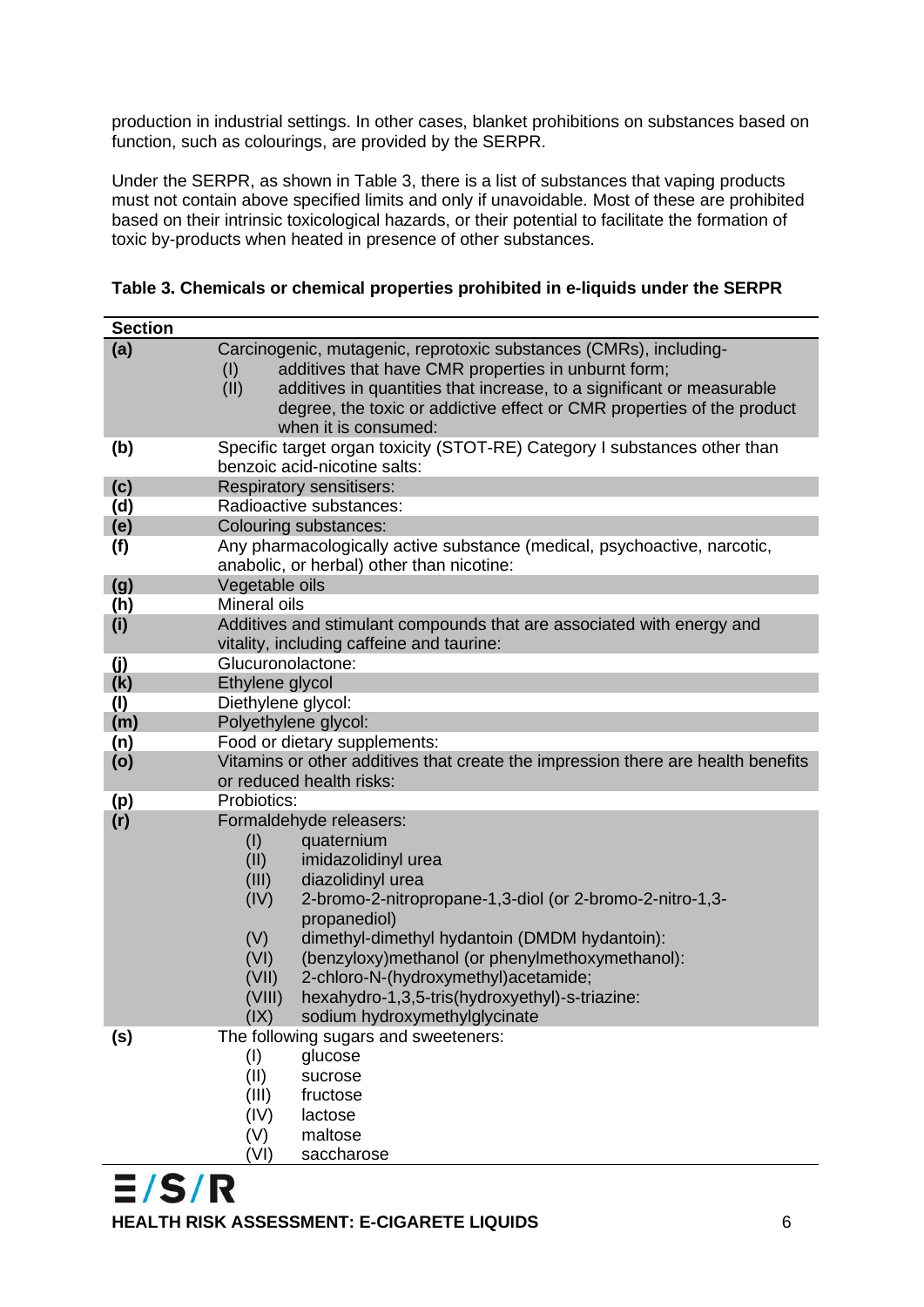| <b>Section</b>                      |        |                                                                |
|-------------------------------------|--------|----------------------------------------------------------------|
|                                     | (VII)  | acesulfame potassium                                           |
|                                     | (VIII) | aspartame                                                      |
|                                     | (IX)   | sodium saccharinate                                            |
|                                     | (X)    | stevia                                                         |
| (t)<br>The following preservatives: |        |                                                                |
|                                     | (1)    | triclosan                                                      |
|                                     | (II)   | phenoxyethanol                                                 |
|                                     | (III)  | isothiazolinone                                                |
|                                     | (IV)   | long chain parabens, including isopropyl paraben and its salts |
|                                     |        | isobutylparaben, phenylparaben, benzylparaben, and             |
|                                     |        | pentylparaben                                                  |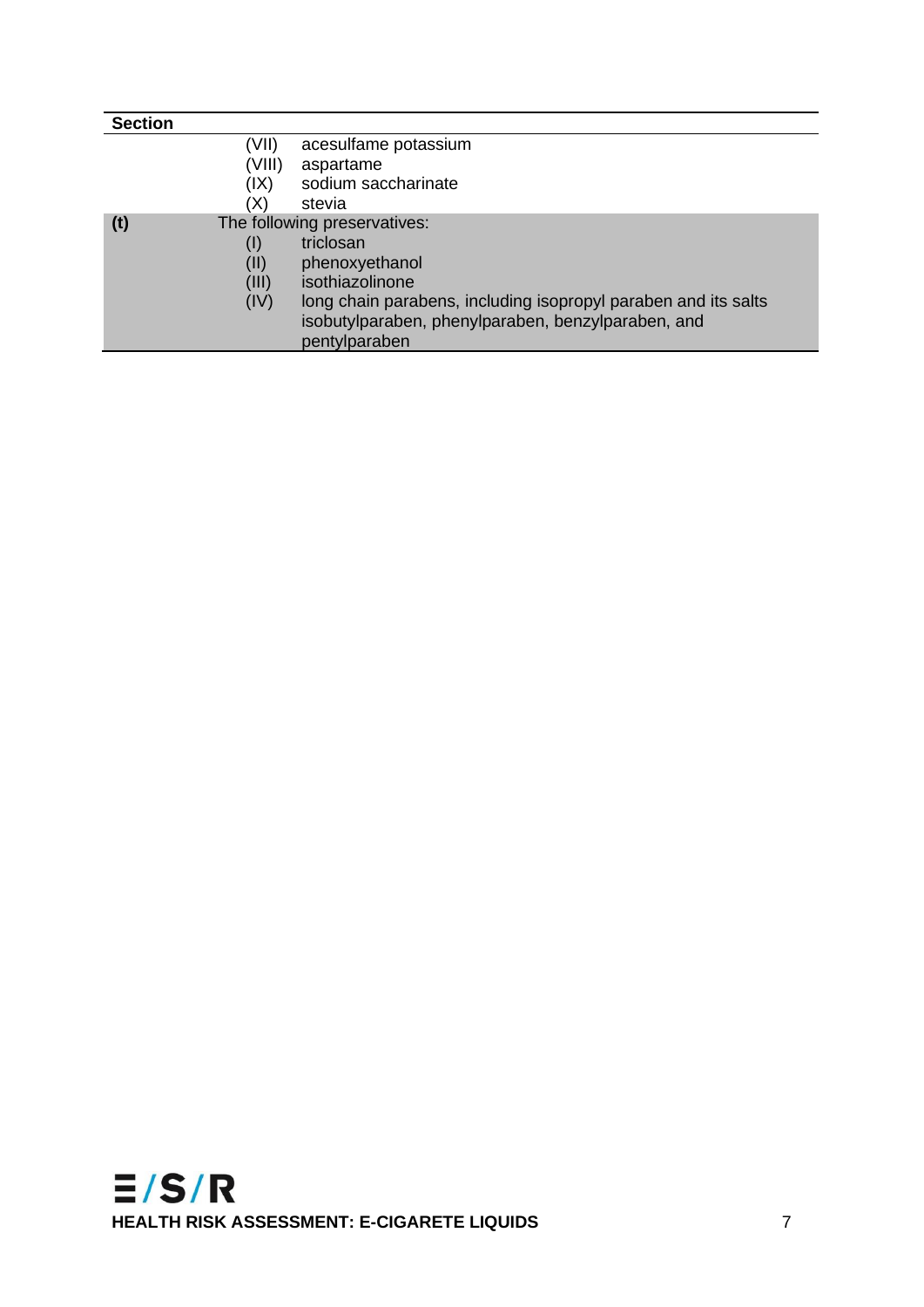# 2 HAZARD IDENTIFICATION

#### **2.1 PREVIOUS ASSESSMENTS**

No previous health risk assessments for e-liquids were found for New Zealand.

#### **2.2 ACUTE HEALTH EFFECTS**

This report does not address the chronic health impacts of vaping products when used (inhaled) as they are intended. Therefore, only single ingestion or dermal contact exposure and risks scenarios are considered. Toxicological properties of individual components of eliquids are discussed, but the toxicological properties of heated aerosols generated from these liquids and chronically used are beyond the scope of this report.

#### **2.2.1 Poisonings from e-liquids**

#### *New Zealand*

There have been no deaths from acute poisonings involving e-liquids reported in New Zealand, although cases have been reported overseas, and the potential for this remains, both from child exploration and intentional suicide attempts.

According to the New Zealand National Poisons Centre (NPC) from August 2016 to 31 October 2021, there have been 433 contacts to the NPC regarding concerns over e-liquid toxicity, 49% of which were referred to a medical practitioner. The trend has been increasing, with 135 calls received in the first 10 months of 2021 (Table 4 and Table 5).

#### <span id="page-12-0"></span>**Table 4. Calls to the New Zealand National Poisons Centre for e-liquid exposures and illnesses**

| E-liquid<br>exposure<br>records/ year<br>of contact | Containing<br>nicotine | Unknown if<br>nicotine | <b>No</b><br>nicotine | <b>Total e-liquid</b> | All human<br>exposure<br>records*** |
|-----------------------------------------------------|------------------------|------------------------|-----------------------|-----------------------|-------------------------------------|
| 2016*                                               | 9                      |                        |                       | 9                     | 8,224                               |
| 2017                                                | 34                     | 3                      | 4                     | 41                    | 21,066                              |
| 2018                                                | 48                     | 3                      | 6                     | 57                    | 21,312                              |
| 2019                                                | 67                     | 0                      |                       | 68                    | 22,924                              |
| 2020                                                | 120                    |                        | 3                     | 123                   | 24,168                              |
| 2021**                                              | 135                    | 0                      | $\Omega$              | 135                   | 19,886                              |
| <b>Total records</b>                                | 413                    |                        | 13                    | 433                   | 117,580                             |

Source: Ms Lucy Sheffelbien and Dr Eeva-Katri Kumpula, NZ NPC 2021

\*From 11 August to 31 December 2016 (3.5 months). \*\*01/01 - 31/10/2021 (10 months). \*\*\*For general reference – these record numbers contain all records, whereas e-liquid record counts are "incidence counts", i.e. multiple records about the same patient and incident (from multiple contacts) have been collapsed into one.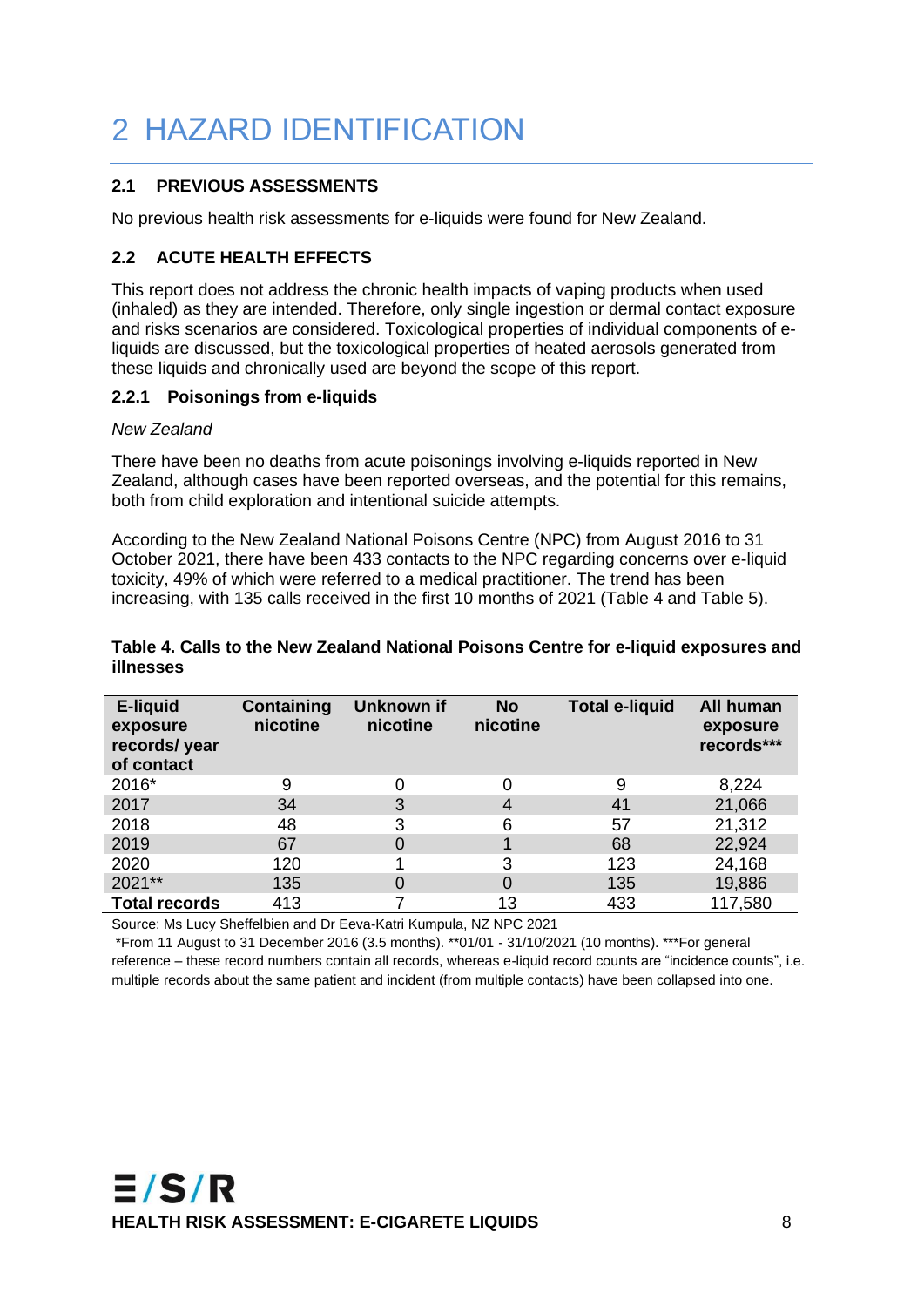<span id="page-13-0"></span>

| Table 5. Distribution across age groups of calls to the New Zealand National Poisons |  |
|--------------------------------------------------------------------------------------|--|
| Centre about e-liquid exposures containing nicotine                                  |  |

| <b>Patient age group</b> | <b>Patients</b> | % of total |
|--------------------------|-----------------|------------|
| Under 1                  | 32              | 8%         |
|                          | 124             | 30%        |
| $\overline{2}$           | 50              | 12%        |
| $3-5$                    | 32              | 8%         |
| $6 - 12$                 |                 | 2%         |
| $13 - 15$                | 12              | 3%         |
| $16 - 17$                | 14              | 3%         |
| 18-19                    | 20              | 5%         |
| 20-69                    | 70              | 17%        |
| Unknown child            | 15              | 4%         |
| Unknown adult            | 30              | 7%         |
| Unknown age              |                 | 2%         |
| <b>Total</b>             | 413             | 100%       |

(Courtesy NZ NPC, 2021).

#### *International*

In the United States, as of 31 October 2021, U.S. national poison control centres have managed 4,335 exposure cases about e-cigarette devices and liquid nicotine for the year 2021 for all ages. This number has remained somewhat consistent since 2014 (Figure 1).

<span id="page-13-1"></span>



**E-Cigarette Poisonings in the U.S. (2013-2021,** 

Source: adapted from AAPCC 2021

 $E/S/R$ **HEALTH RISK ASSESSMENT: E-CIGARETE LIQUIDS** 9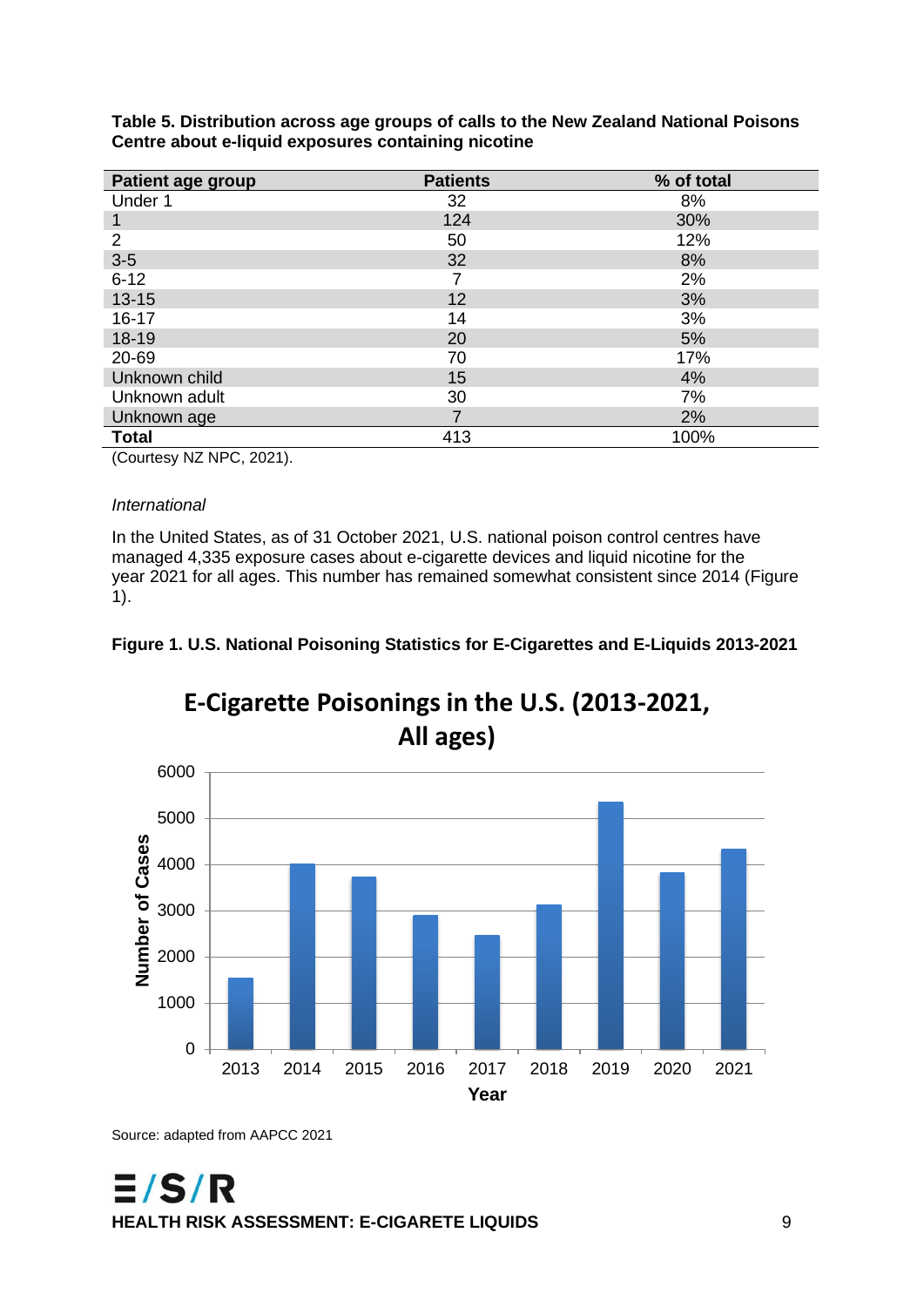In Australia, 70 cases (exposure incidents) were reported to the Poisons Information Centre in 2016 (Wylie et al 2019). The reported median concentration of the 43 commercial nicotine solutions involved in these cases was 20.2 mg/mL, (range, 0.06–200 mg/mL), but confirmatory testing was not performed and actual concentrations may be higher or lower than labelled, as noted earlier. Most exposed individuals had only mild symptoms at the time of the call to the PIC, mainly gastrointestinal disturbances; twelve had moderate symptoms, usually a gastrointestinal disturbance combined with sedation. The potential risks, however, should not be underestimated. Almost all exposures of children to nicotine-containing eliquid required hospitalisation for monitoring of possible toxic effects. Research from the Queensland Poisons Information Centre, found that, across Australia, 76 of the 202 e-liquid poisoning victims between 2009 and 2016 were children, including 62 toddlers.

The death of an 18-month old infant in Victoria, Australia highlights the severe risk to infants gaining access to highly toxic nicotine e-liquids (Coroners Court of Victoria 2019). The New Zealand NPC data confirm that child exploration is a major factor in e-liquid poisoning concerns, with 58% of calls relating to children under the age of five (Table 5.).

The European Scientific Committee on Health Environmental and Emerging Risks (SCHEER) concluded that, with regard to acute poisonings and explosion risks from ecigarettes, *"The overall weight of evidence for risk of poisoning and injuries due to burns and explosion, is strong. However the incidence is low."* (SCHEER 2021).

According to the SCHEER (2021) review, the stated nicotine concentrations in poisoning cases varied, ranging from 0 to 20 mg/mL.The percentage of e-liquids with high nicotine concentrations (e.g. 18 mg/mL) was highest within the unflavoured category (40%). The reason for this is hypothetically attributed to the fact that unflavoured e-liquids are often used as a 'nicotine booster' by consumers in order to add nicotine to hand-made e-liquid mixes (Havermans et al 2021). Another recent paper reporting that the top flavour categories in an analysis of 277 refill fluids were "fruity", "minty/mentholic", "floral", "caramellic", and "spicy" (Omaiye et al 2019). Among the analysed e-liquids (of which 170 contained nicotine), 85% had total flavour concentrations >1 mg/ml, and 37% were >10 mg/ml (1% by weight). Of the 170 e-liquids containing nicotine, 56% had a total flavor chemical/nicotine ratio >2.

#### **2.2.2 Case reports**

Oral exposure to e-liquids is the most common route of intoxication. Multiple toxicological events can be associated with ingestion of e-liquids but the most serious is neurological cholinergic crisis. Low doses of nicotine frequently also have stimulant effects (e.g., tachycardia). Vomiting is common with enteral exposures. Signs of central nervous system toxicity include ataxia and seizures. As doses increase, loss of nicotinic acetylcholine receptor specificity may occur and result in signs of muscarinic cholinergic toxicity, including extreme secretions and gastrointestinal disturbance. The highest levels of poisoning can result in neuromuscular blockade, respiratory failure, and death. Small ingestions for a child could therefore be deadly. With an estimated median lethal dose between 1 and 13 mg per kilogram of body weight, 1 teaspoon (5 ml) of a 1.8% nicotine solution could be lethal to a 90-kg person.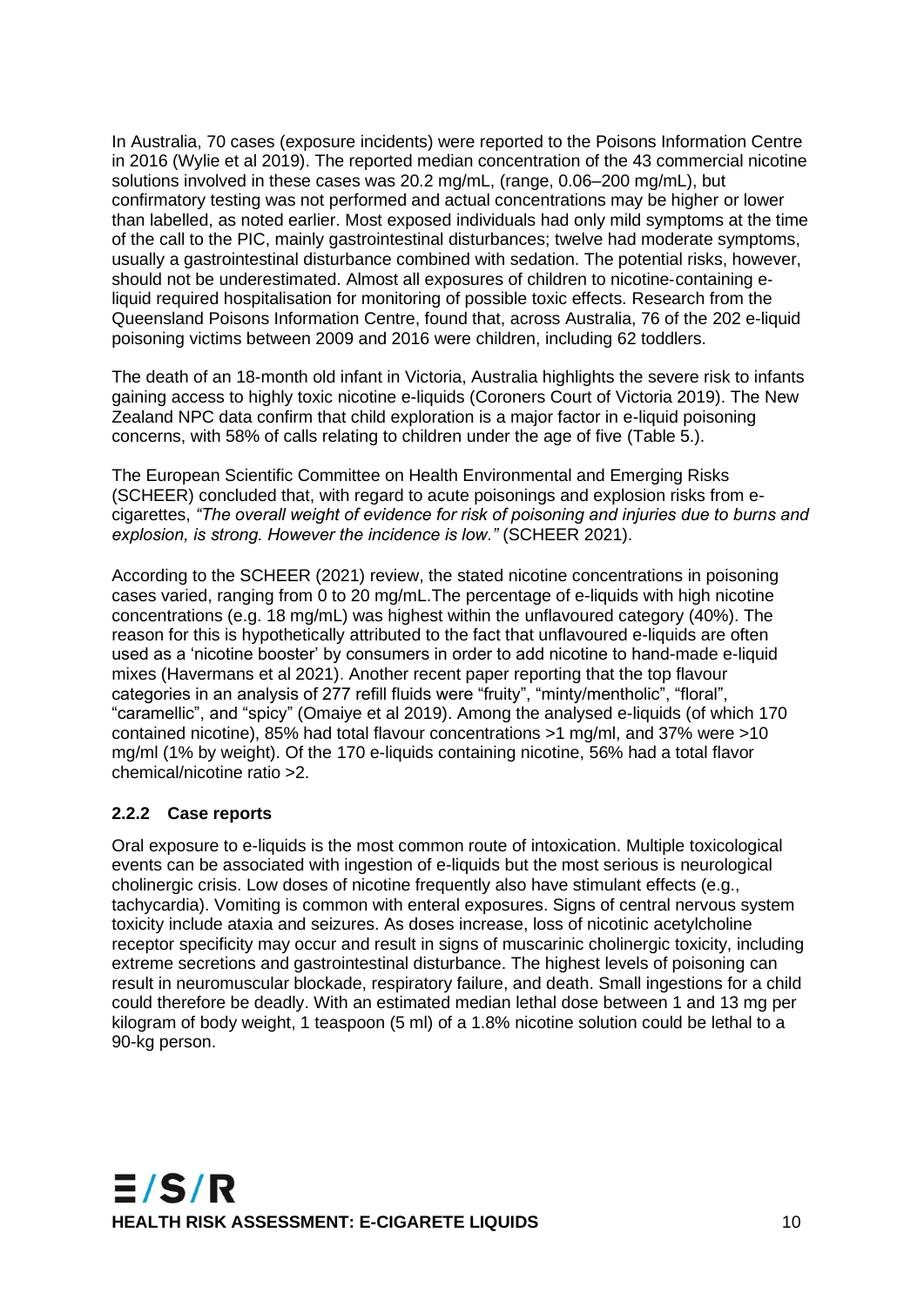#### *Oral exposure*

Chen and colleagues reported a case of a 24-year-old woman in the U.S. who intentionally ingested up to 3000 mg of liquid nicotine intended for e-cigarette use. She was found without a pulse and despite aggressive supportive care, ultimately died from multiple acute infarcts, consistent with severe anoxic brain injury. The patient's toxicology testing was notable for plasma nicotine and cotinine levels each greater than 1000 ng/mL (Chen et al 2015).

Vomiting, tachycardia, grunting respirations, and truncal ataxia developed in a 10-month-old boy after he ingested a "small" amount of e-liquid nicotine (Bassett et al 2014). The vaping (or "vape") shop that compounded the product reported that it contained a nicotine concentration of 1.8% (18 mg/mL) and unknown concentrations of oil of wintergreen (methyl salicylate), glycerin, and PG.

Seo and colleagues reported on a case of infant mortality in South Korea in which a 15 month old infant had ingested 5 mL of liquid nicotine (concentration: 10 mg/mL) used to refill an e-cigarette, her parents apparently mistaking it for cold medicine (Seo et al 2016). She involuntarily vomited immediately after ingestion but lost consciousness and was unresponsive. The infant was treated in hospital for 12 hours after which she was declared brain dead.

#### *Dermal exposure*

Dermal exposures to e-liquids have also been documented to result in acute toxicity. Specifically, although no deaths have been documented, dermal exposure to liquid nicotine products may produce significant systemic toxicity with delayed onset (Moore 2017). A study of 4745 poisoning cases in the under 5 year-old range in the U.S. found that 2.6% of the eliquid poisoning cases from 2013 to 2017 involved dermal exposure (Chang et al 2019). The New Zealand NPC data include 6% of cases involving dermal exposure.

In one case report, a 15-month old girl developed delayed symptoms of nicotine toxicity after dermal exposure to a 3% (30 mg/mL) nicotine liquid solution. The patient was found playing with several bottles of "vape juice" and had the liquid on her hands, face and chest. The authors concluded that dermal was the primary route of exposure, although it is unclear how the possibility of oral exposure was excluded. She was initially asymptomatic at home, but presented to an outside emergency department upon recommendation from the poison control center. Three hours after initial exposure, and 2 hours after her arrival to the ED she developed multiple episodes of non-bilious, non-bloody vomiting, followed by excessive salivation, diaphoresis and labile mood. Initial laboratory studies were negative. She was decontaminated with soap and water, and symptoms slowly improved. Upon her arrival to the tertiary care hospital five hours after initial exposure, she was tachycardic (HR 145-186 bpm) and hypertensive (128/75 mm/Hg). Vomiting, diaphoresis and salivation had resolved. She did have a faint erythematous rash over exposed skin and labile mood. Her symptoms continued to improve and she was discharged home the day after initial exposure (Moore 2017).

#### **2.2.3 Explosions and Burns**

In addition to chemical toxicity from e-liquids, the liquids in contact with heated metal wires and a battery (often lithium), poses an explosivity risk if the product is not adequately safeguarded from components mixing or contacting the battery. Such incidents appear to be rare occurrences.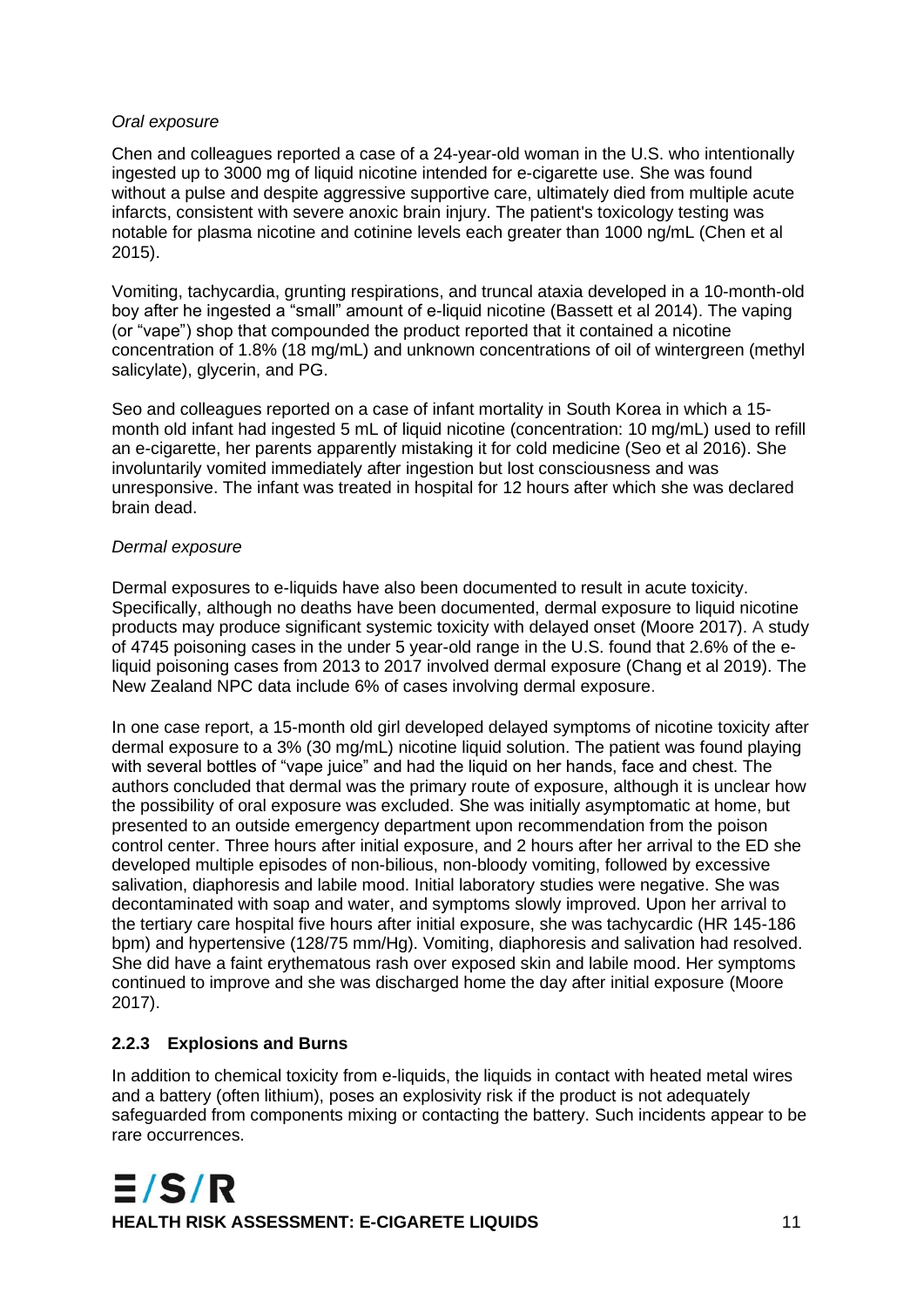An incident involving an exploding e-cigarette device in Canterbury in January 2019 reportedly caused damage to a woman's home, but no reported injury (Redmond and Hayward 2019).

According to the U.S. Consumer Reports organisation, explosion and burn injuries from ecigarettes increased starting in 2014 and although somewhat rare, were more common than previously thought and were quite serious when they did happen (Cooper 2016):

*"The injuries can be serious, including flame burns, chemical burns, and blast injuries, mostly to the face, hands, thighs, and groin. Many require complex care involving emergency medicine personnel, plastic surgeons, burn care providers, and even vocational counselors and psychologists."*

In Europe, the SCHEER has noted that the potential exists for injuries due to burns and explosions. However, the EU injury database does not yet include the relatively new product "electronic cigarette" category to allow for collecting information related to cases of injuries due to burns and explosions of the electronic cigarette devices (SCHEER 2021).

Seitz and Kabir (2018) reported on reviews of literature on explosion and burn injuries from e-cigarettes in the U.S. Thirty-one articles were included in the review and described 164 cases. Most patients (90%) were male and between 20 to 29 years old. In the majority of cases (65%), e-cigarettes exploded in pockets, compared to exploding in the face or hand. Common burned areas included the thigh, hand, genitals, and face. Burn severity was typically second-degree burns (35%) or a combination of second-degree and third-degree burns (20%). In all, 48 patients required skin grafting, with 19 reporting a median hospital stay of 5 days. This review has several implications, including the need for regulation of batteries and education of consumers regarding battery safety.

#### **2.3 TOXICITY OF E-LIQUID INGREDIENTS**

#### **2.3.1 Nicotine Toxicity and Dose Response**

Nicotine is a highly potent neurotoxicant. In acute toxicity cases, initial stimulatory effects occur within minutes and may include agitation, diaphoresis, nausea and vomiting, tachycardia, bronchoconstriction and seizures. At higher doses, a second phase involving bradycardia, hypotension, respiratory failure and coma may occur 1 to 4 hours after exposure (Royal Children's Hospital Melbourne 2019). Virtually any ingestion may cause some form of mild toxicity. The minimum potentially lethal dose varies in the literature as reported above, due to uncertainties around precision of ingested doses, is reported to range from 0.5 mg/kg or higher (Royal Children's Hospital Melbourne 2019), to over 4.4 mg/kg (Maessen et al 2020; Mayer 2014).

Scarpino and colleagues describe a biphasic neurotoxicological syndrome with nicotine intoxication, with one poisoning case exhibiting plasma nicotine and cotinine levels of over 2000 ng/mL two days after ingestion, initial loss of consciousness and cardiac arrest, following days later with brain death and fatal outcomes (Scarpino et al 2020).

Just a few drops of liquid nicotine could result in acute intoxication. The risk of lethality depends on the weight of the child and the concentration of liquid nicotine. According to the Children's Safety Network, ingesting less than a quarter of a teaspoon (approx.1.25 mL) of 1.8% concentrated liquid nicotine (approx. 22.5 mg) can be fatal to a 20 kg child (~1.1 mg/kg bw) (Children's Safety Network 2015). Seo and colleagues similarly considered that a lethal dose of nicotine could be as little as 40 mg in adults and 1 mg/kg in children (Seo et al 2016). However, some have recommended that children who have ingested 0.2 mg/kg or

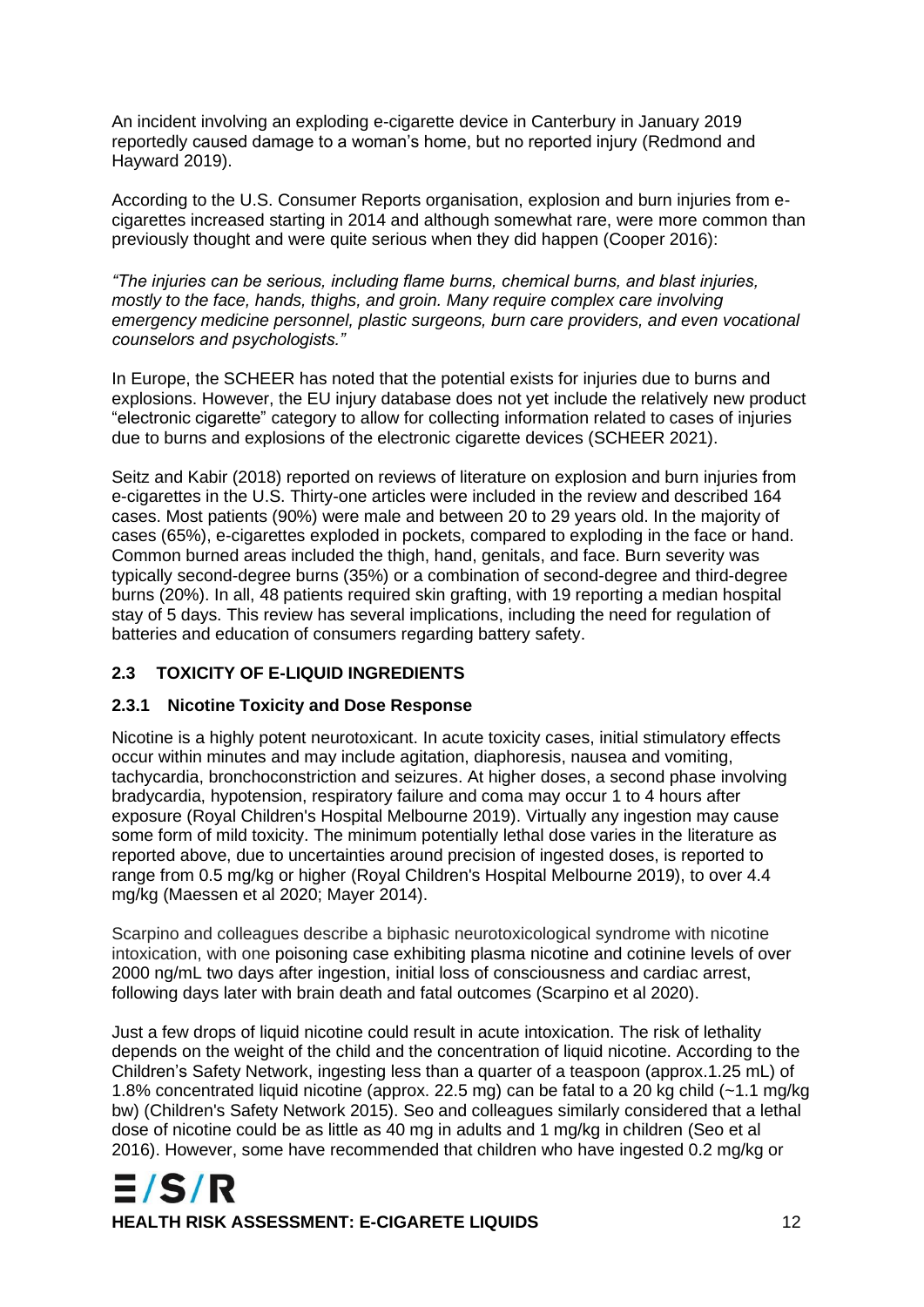more of nicotine and who are symptomatic be referred for medical assessment (Seo et al 2016).

Regarding lethality of nicotine from a single dose, it should be noted that there is some disagreement in the literature about the true threshold for acute human lethality. The widely cited value of 60 mg (approximately 1 mg/kg for an adult) as a lethal dose, was critically examined and discussed by SCHEER (Mayer 2014; SCHEER 2021). The 60 mg dose that is widely cited, was apparently taken from a century old report of an expert author's best guess at the time, and not able to meet current day standards of rigor or precision (Mayer 2014). Supporting this conclusion, a systematic review of e-liquid ingestion poisonings internationally found 31 poisoning cases, including 11 fatalities (Maessen et al 2020). In their review, Maessen and colleagues found that the minimum lethal dose, based on plasma nicotine/cotinine levels, was 4.4 to 8.9-fold higher than the 60 mg dose, or approximately 4.4 to 8.9 mg/kg for adults. Although an equivalent estimate was not presented for children, a point of departure could be estimated as 1/10 the adult range (i.e. 10x assessment factor for intraspecies variability), or 0.44 to 0.89 mg/kg in children.

Table 6 places the magnitude of difference in the dose range and potency for acute lethal toxicity between nicotine and the glycol carriers and flavourings into a comparative table. It is clear from this table that nicotine is far more hazardous than the glycol or flavouring components, and the risk assessment will focus therefore on exposure to nicotine.

| <b>Component</b>       | <b>CAS No.</b> | <b>Endpoint</b>           | Oral LD <sub>50</sub> (mg/kg) |
|------------------------|----------------|---------------------------|-------------------------------|
| Propylene glycol       | $57 - 55 - 6$  | $LD_{50}$ (oral)          | 20,000 (rats)*                |
|                        |                | $LD_{50}$ (dermal)        | 20,800 (rabbit)*              |
| Vegetable glycerin     | $56 - 81 - 5$  | $LD_{50}$ (oral)          | 12,600 (rats)*                |
|                        |                | $LD_{50}$ (dermal)        | >10,000 (rabbit)*             |
| <b>Menthol (DL)</b>    | 89-78-1        | $LD_{50}$ (oral)          | $2,046$ (rats)*               |
|                        |                | $LD_{50}$ (dermal)        | 5,000 (rat)*                  |
| <b>Tobacco flavour</b> | No data        | No data                   |                               |
| <b>Vanillin</b>        | $121 - 33 - 5$ | $LD_{50}$ (oral)          | 3,978 (rats)**                |
|                        |                | $LD_{50}$ (dermal)        | > 5,000 (rabbits)**           |
| <b>Ethyl maltol</b>    | 4940-11-8      | $LD_{50}$ (oral)          | 1221 (rats)**                 |
|                        |                | $LD_{50}$ (dermal)        | $> 2,000$ (rabbits)**         |
| <b>Nicotine</b>        | $54 - 11 - 5$  | LD (human)                | $1 - 9$ (adults)***           |
|                        |                |                           | $0.5 - 2.5$ (infants)***      |
|                        |                |                           |                               |
|                        |                | $LD_{50}$ (oral, rodents) | 50 (rats)                     |
|                        |                | $LD_{50}$ (dermal, rats)  | 3 (mice)                      |
|                        |                |                           | 285 (rat)                     |

#### <span id="page-17-0"></span>**Table 6. Acute toxicity of common e-liquid components**

\* Pubchem 2021. [https://pubchem.ncbi.nlm.nih.gov/compound/Propylene-glycol#section=Acute-](https://pubchem.ncbi.nlm.nih.gov/compound/Propylene-glycol#section=Acute-Effects)[Effects;](https://pubchem.ncbi.nlm.nih.gov/compound/Propylene-glycol#section=Acute-Effects) \*\* ECHA (2010b); \*\*\* Maessen et al (2020)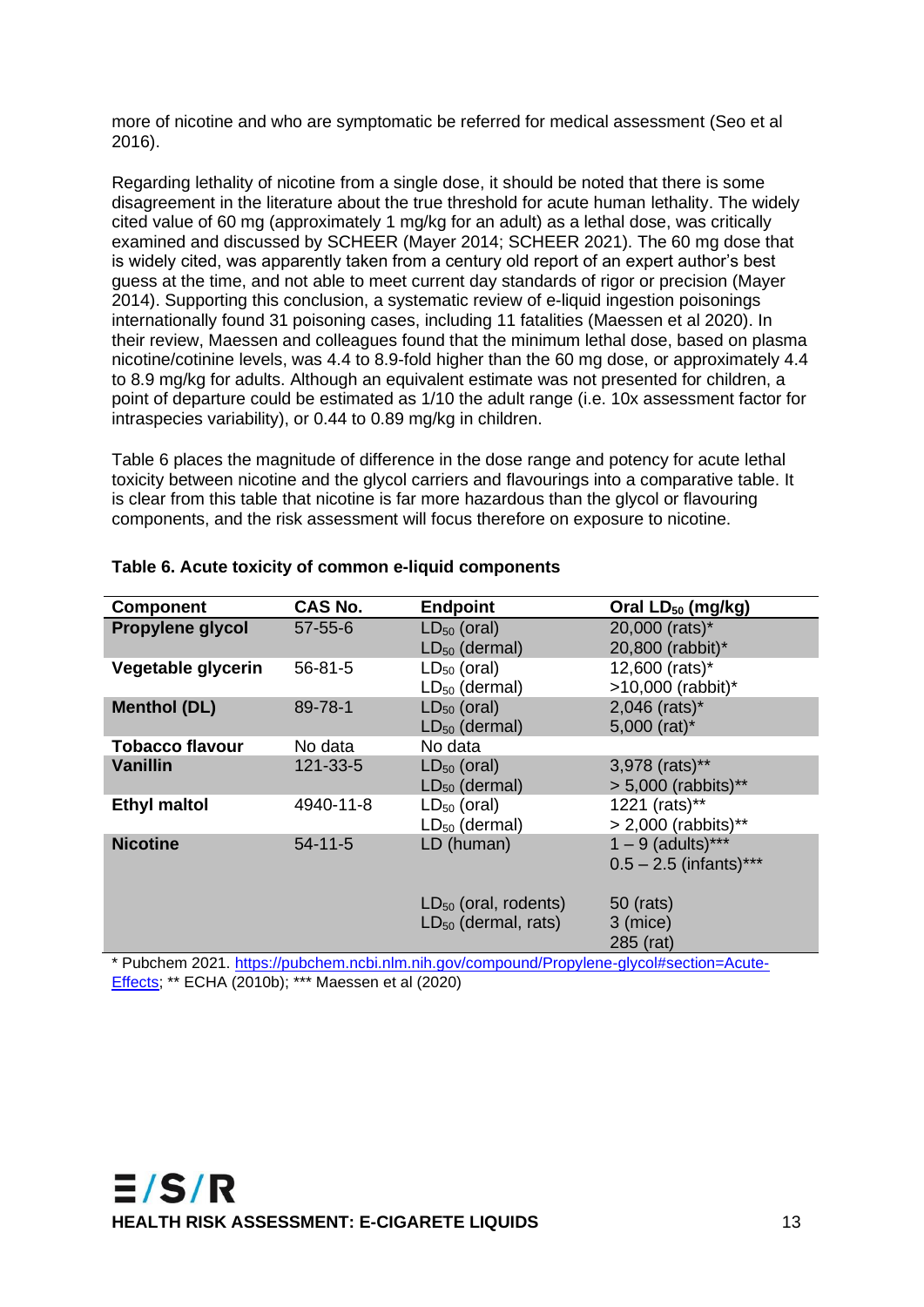Table 7 shows the acute and chronic reference doses used in risk assessments internationally for nicotine.

| Organisation                          | Key<br>study                                   | <b>Route</b>     | <b>Endpoint</b>                               | <b>NOAEL</b><br>(mg/kg<br>bw) | UF                                     | <b>ARfD</b><br>(mg/kg<br>b.w.  | <b>ADI</b><br>(mg/kg bw per day)                   |
|---------------------------------------|------------------------------------------------|------------------|-----------------------------------------------|-------------------------------|----------------------------------------|--------------------------------|----------------------------------------------------|
| UK PSD,<br>2007<br><b>AFFSA, 2009</b> | Woolf et<br>al. 1997<br>(human<br>study)       | Dermal.<br>acute | Clinical<br>symptoms                          | 0.01<br>(LOAEL)               | 100                                    | 0.0001                         | 0.0001                                             |
| US EPA.<br>2008                       | Yuen <i>et</i><br>al. 1995<br>(rat<br>study)   | Oral.<br>10 days | Hepatotoxicity                                | 1.25                          | 1000                                   | mg/kg bw per day).<br>expected | Only AOEL derived (0.00125<br>No consumer exposure |
| BfR, 2009;<br><b>EFSA 2009</b>        | Lindgren<br>et al.<br>1999<br>(human<br>study) | iv,<br>acute     | EEG and<br>heart rate<br>frequency<br>changes | 0.0035<br>(LOAEL)             | 10:<br>44% oral<br>bioavail<br>ability | 0.0008                         | 0.0008                                             |

<span id="page-18-0"></span>

| Table 7. Summary of acute and chronic reference dose values for nicotine. |
|---------------------------------------------------------------------------|
|---------------------------------------------------------------------------|

NOAEL: no observed adverse effect level, LOAEL: Lowest observed adverse effect level, UF: uncertainty factor, ARfD: acute reference dose, ADI: acceptable daily intake, UK PSD: United Kingdom Pesticide Safety Directorate, AFFSA: Agence Française de Sécurité Sanitaire des Aliments, US EPA: United States Environmental Protection Agency, BfR: German Federal Institute for Risk Assessment, EFSA: European Food Safety Authority, AOEL: Acceptable Occupational Exposure Level, iv: intravenous

When considering a point of departure for toxicological risk assessment, the European Food Safety Authority (EFSA) developed an acute reference dose (ARfD) for nicotine, in order to set residue limits for nicotine that is found in wild culinary mushrooms (EFSA 2009). In their risk assessment, EFSA derived an ARfD of 0.0008 mg/kg bw using a LOAEL of 0.0035 mg/kg nicotine by intravenous administration, and an uncertainty factor of 10x and an oral bioavailability factor of 0.44 to account for differences in oral vs i.v. exposures (Table 7, 8).

Lethal dose thresholds as presented in Table 6, are not used as the basis for the risk assessment in this report, although it is noted that the difference between the EFSA ARfD for heart rate increase is only slightly more than 20-fold lower than the reported lethal dose in humans.

According to a review by England and colleagues, the current research database supports that repeated exposures to nicotine contribute critically to the known adverse effects of tobacco exposure, including reduced pulmonary function, auditory processing defects, impaired infant cardiorespiratory function, and may contribute to cognitive and behavioral deficits in later life. Nicotine exposure during adolescence is associated with deficits in working memory, attention, and auditory processing, as well as increased impulsivity and anxiety (England et al 2017). Recent animal studies suggest that nicotine has a priming effect that increases addiction liability for other drugs.

Nicotine is not believed, based on current data, to be a direct or complete carcinogen (Price and Martinez 2019), and cancer risk is not further considered in this report.

Nicotine is also a concern for acute toxicity from dermal contact. Liquid nicotine can be harmful when swallowed or absorbed through the skin (Children's Safety Network 2015). Maina and colleagues measured nicotine trans-dermal migration using e-liquid with 0.8 mg/mL nicotine and found significant dermal absorption after 2 hours and progressing

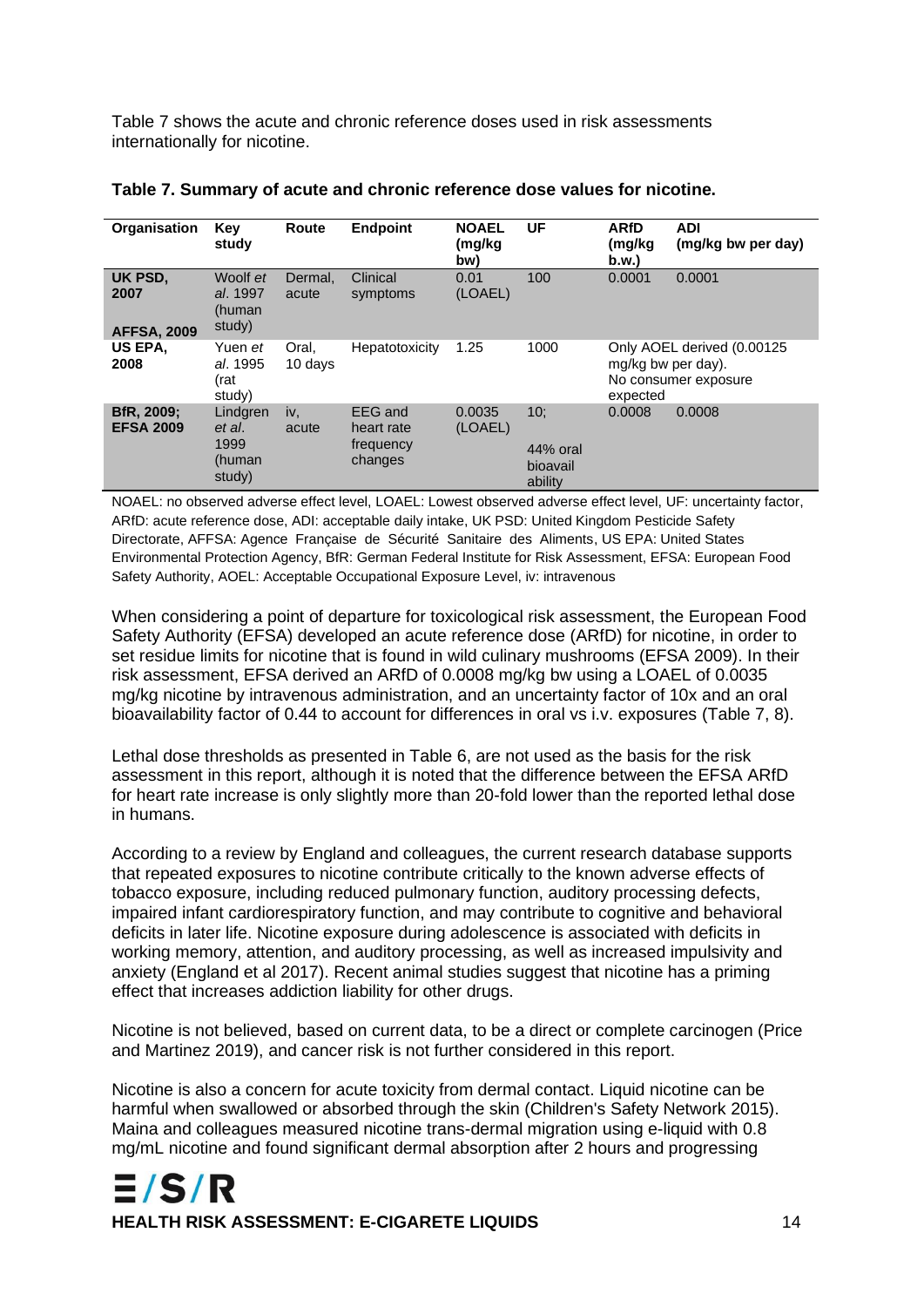through 24 hours (Maina et al 2016). There are no reports of fatalities in the international literature from nicotine exposures dermally, and poison centre call surveillance reports only 2.6% of cases (Maessen et al 2020). One study found that the presence of some flavouring chemicals significantly enhances the dermal absorption rate of nicotine when compared with nicotine in PG alone (Frasch and Barbero 2017).

#### **The EFSA ARfD value for nicotine of 0.0008 mg/kg in Table 7 is used as the toxicological point of comparison in this risk assessment.**

#### **2.3.2 Propylene Glycol and Glycerin Toxicity**

Propylene glycol (PG; 1,2-dihydroxypropane; 1,2-propanediol; methyl glycol; and trimethyl glycol) is a clear, colourless, slightly viscous liquid at room temperature. It is practically odourless and tasteless. PG is used by the chemical, food, and pharmaceutical industries as a humectant to absorb extra water and maintain moisture in certain medicines, cosmetics, or food products (Fowles et al 2013; LaKind et al 1999). It is also used as a solvent for food colours and flavours, and also in the paint and plastics industries. PG has been widely used for decades as a solvent for many intravenous drugs, and in some oral preparations such as cough syrups. PG is listed as GRAS by the USFDA. Substances listed as GRAS are deemed as generally safe under conditions of intended use as a food additive. Thus, GRAS substances are safe for ingestion, but not necessarily for other routes of administration like inhalation.

PG is well absorbed orally and can also be absorbed through skin or mucous membranes from topical preparations (NASEM 2018). Following absorption, the kidneys eliminate 45% of the PG, and the liver metabolises the remainder to lactic acid, pyruvic acid, or acetone. Thus, patients with impaired liver and/or kidney function are generally thought to be at increased risk for developing PG toxicity following high-dose oral or intravenous administration.

No human fatalities are known to have occurred in relation to consumer product use, or from acute accidental or occupational exposures to PG (Fowles et al 2013; LaKind et al 1999; NASEM 2018).

In clinical toxicology case reports, PG exposure occurs from its use as a carrier molecule for intravenous pharmaceuticals that, under scenarios of continuous infusion or with multiple medications, can result in a total dose that saturates metabolising enzymes (Hayman et al 2003). One case involving an iatrogenic exposure to Lorazepam reported severe metabolic acidosis from PG metabolism (Zosel et al 2010); the peak blood concentration of PG administered intravenously was 659 mg/dL. Another example, described by Zar et al (2007), reported infusion of 1699 g PG over 7 days or up to 213 g PG/day, as a continuous infusion of i.v. Lorzepam, resulting in confusion, hyperosmolality, lactic acidosis, and acute kidney injury. In these cases, a clinically measured anion gap metabolic acidosis, with concomitant osmolar gap, is typically reported, and a full recovery occurred following supportive treatment (Doty and Sahn 2003).

Although the clinical case reports of PG exposures demonstrate that high-dose oral and intravenous exposure to PG can induce toxicity (Belkoniene et al 2019), the relevance of those studies to potential health effects of PG from ingestion or dermal contact with e-liquids depends on the dose and pharmacokinetics of PG following ingestion. There are no studies of clinical measures of potential acute PG toxicity (e.g., anion gap, lactic acidosis) among heavy users of e-cigarettes, or which have measured blood/serum levels of PG following use of vaping devices containing PG-based liquids.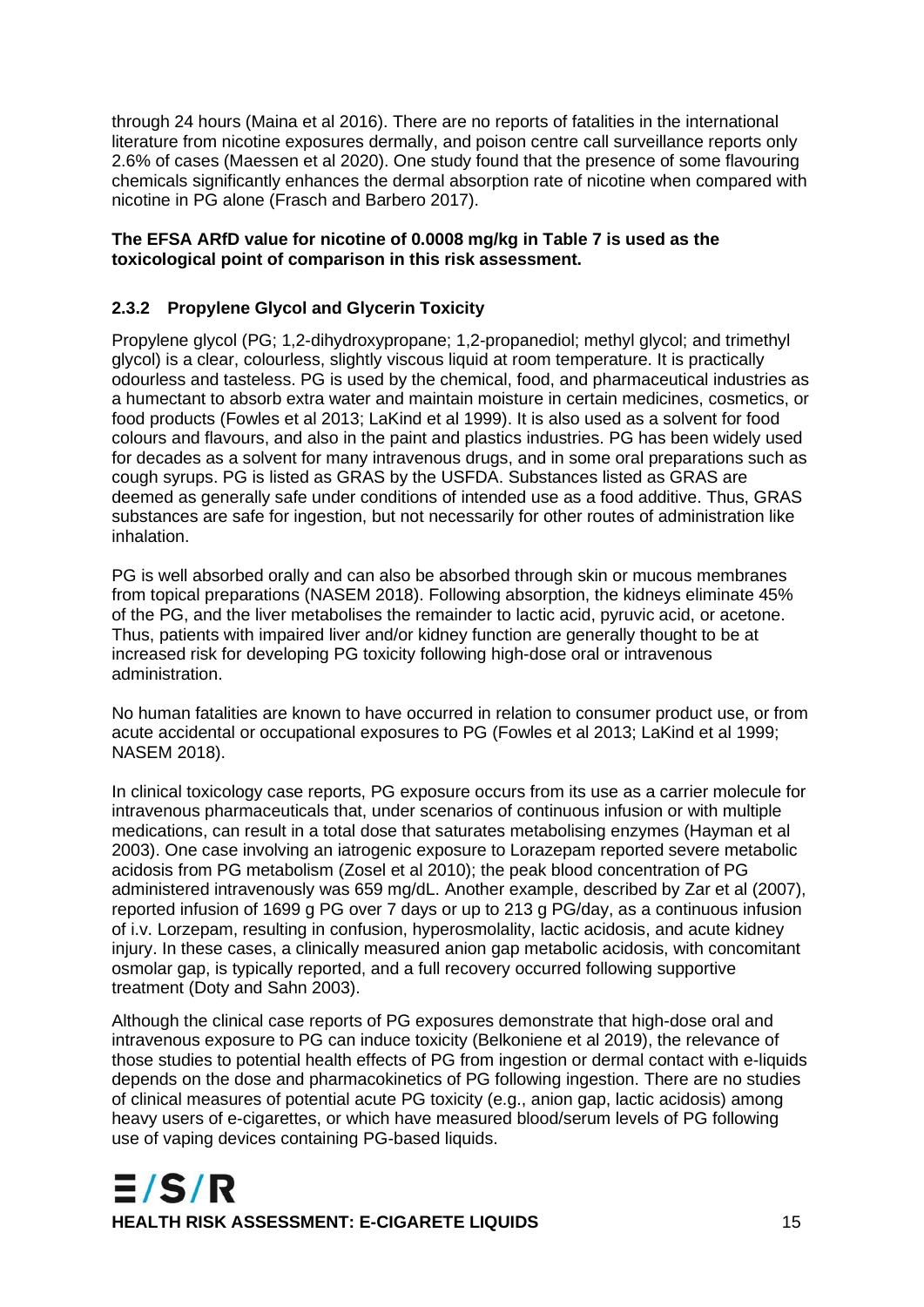The acute lethal dose values for PG in rodents are summarised by the Agency for Toxic Substances and Disease Registry (ATSDR 1997). One study in rabbits found the minimal dose causing lethality by the oral route was 18.9 g/kg (Fowles et al 2013). ATSDR reports NOAELs of 10,000 mg/kg for reproductive effects in mice.

Based on analyses of case reports, Lim and colleagues attempted to arrive at a "safe" dose of PG for repeated administration of antiseizure drugs that are routinely compounded in 40 percent PG (Lim et al 2014). They suggested a maximum cumulative dose of 69 g/day in a paediatric population. It is unclear from their analysis what a maximum safe oral dose of PG would be in a single event setting. If one conservatively assumes that the entire 69 g daily dose occurs in one sitting, with 100% absorption, this would amount to a dose of approximately 1 g/kg for an adult, or 6.3 g/kg for an 11 kg child.

The daily inhaled dose of PG from vaping is considerable. Burstyn estimated the potential levels of exposure to PG from e-cigarettes, "assuming extreme consumption of the liquid per day via vaping (5 to 25 ml/day and 50–95 percent propylene glycol in the liquid)" and concluded that: "levels of propylene glycol in inhaled air can reach 1–6 mg/m<sup>3</sup>." (Burstyn 2014). With an assumption of complete absorption via inhalation, Burstyn concluded that "estimated levels of exposure to PG and glycerin are close enough to TLV to warrant concern." However, putting these values in perspective with the clinical data from intravenous administration of PG in adults, Speth and colleagues (1987) reported that doses from 5 to 21 g/day, which are comparable to the 5 to 25 ml/day calculated by Burstyn, were not associated with any evidence of adverse effects. In the study by Speth and colleagues, peak plasma concentrations of PG from i.v. drug delivery ranged from 48 µg/ml (5.1 g/day; ~88 mg/kg/day) to 425 µg/ml (21 g/day; ~488 mg/kg/day). Investigators have found clinical evidence of toxicity at serum PG concentrations that exceeded 250 µg/ml (Hansen et al 2015), although it is important to note that these are following intravenous administration.

In 1974, the World Health Organization (WHO) recommended a maximum dose of 25 mg/kg bw/day of PG when ingested chronically as a food additive (JECFA 1974). Thus, for a typical young adult with a body weight of 60 kg, this would be equivalent to 1.5 g/day, which is considerably less than the 5–25 ml/day "worst case" exposure to PG from vaping estimated by Burstyn (2014). The WHO estimate contains a conservative margin of safety from the toxicological endpoints used in the assessment.

Glycerin (glycerol), is GRAS for use as a food additive by the USFDA and is widely used in cosmetics and over the counter medications that include analgesics, dermal protectants, and ophthalmic drugs. It is used as a laxative and can be administered clinically orally or intravenously for some procedures (Cosmetic Ingredient Review 2014).

There are no reliable estimates for human lethal doses of glycerin, although an oral LD value of 1428 mg/kg in rodents is reported from a secondary source (Cosmetic Ingredient Review 2014). The same source states that there were no signs of toxicity when human subjects were orally administered 30 mL glycerin. Adverse effects in human subjects following the oral administration of glycerin reportedly include: mild headache, dizziness, nausea, vomiting, thirst, and diarrhea (Cosmetic Ingredient Review 2014).

#### *Propylene glycol sensitisation*

It has well known that some individuals can develop allergic reactions to PG following repeated dermal applications (Al Jasser et al 2011; Fowles et al 2013; LaKind et al 1999; Zug et al 2008). Although most dermal reactions to PG are the result of irritation, true immunological reactions have been confirmed through patch testing. In a patch test of 1,226 patients who received an application of 5 percent PG in Vaseline, or 10, 30, or 50 percent in water, 208 (17 percent) of the subjects had evidence of irritation and/or allergic dermatitis



**HEALTH RISK ASSESSMENT: E-CIGARETE LIQUIDS** 16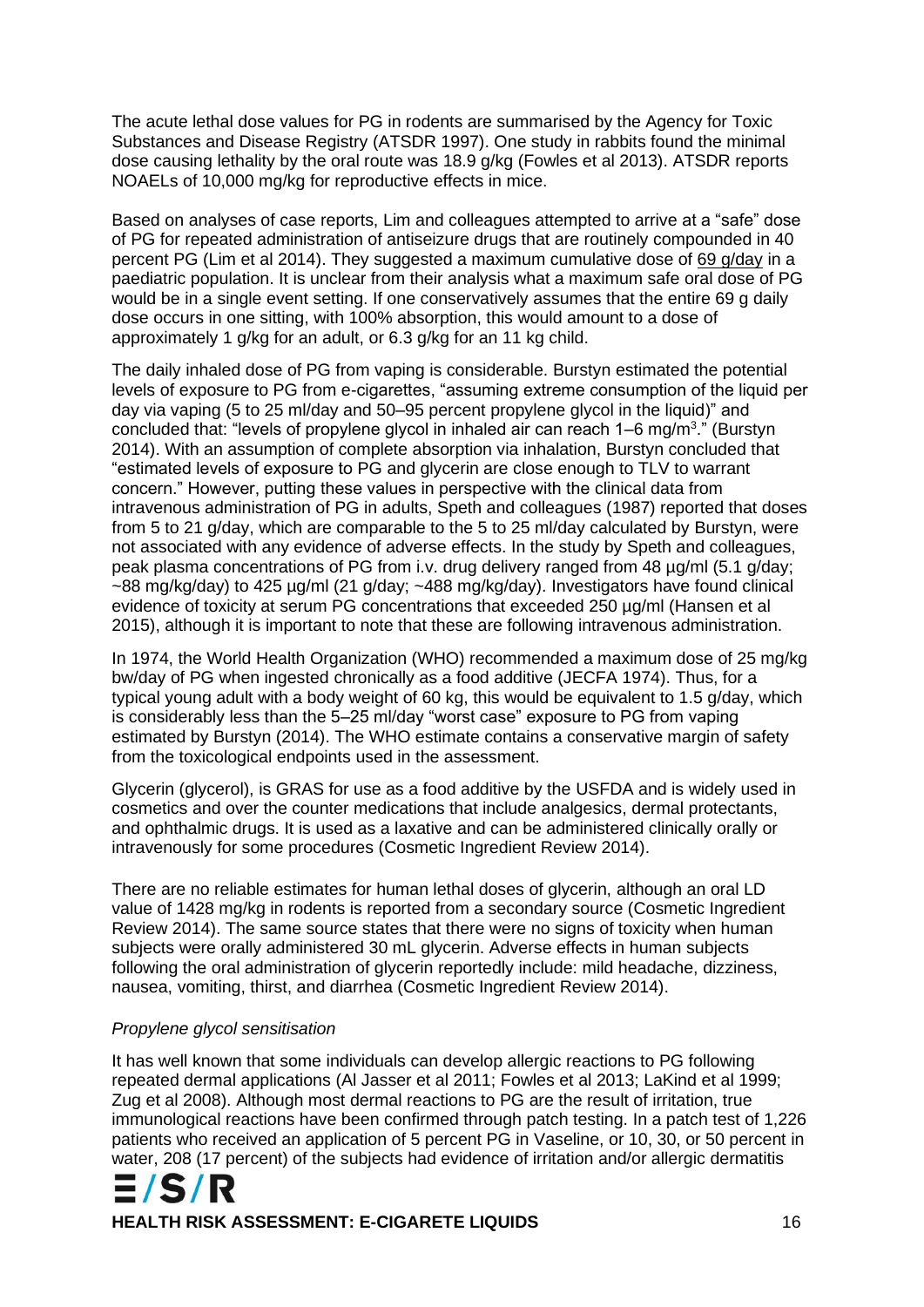(LaKind et al 1999). Of those showing some dermal reaction, 195 were from irritation, but 13 exhibited an allergic reaction (NASEM 2018). However, a more recent analysis of allergic dermatitis found an incidence of only 2.1 percent in a large sample (5,083 subjects in 2007– 2008), and this was significantly decreased from previous years (3.8 percent of 4,095 subjects in 1996–1998) (NASEM 2018).

In contrast, a review of 45,138 skin patch test patients exposed to 20% PG concluded that some or all of the 1044 (2.3%) "positive" reactions were likely to be irritant effects rather than true sensitisation. In this review, 271 (0.6%) patients exhibited clear irritant reactions. PG was concluded to possess a very low sensitising potential (Lessmann et al 2005). This study serves to illustrate that the interpretation of skin patch testing is complicated when the test material is also a slight irritant in some individuals, and this appears to be the case with PG.

#### **2.3.3 Flavourings**

The flavouring chemicals used in e-liquids are predominantly approved food additives and many are GRAS according to the USFDA. The acute oral toxicity of these compounds is generally low and the amount ingested in a given formulation will be small in relation to their acute toxicity thresholds.

In the exposure scenarios in this report, two of the most commonly encountered flavourings, vanillin and ethyl maltol are considered to be constituents of the e-liquid. Acceptable Daily Intakes (ADI) for these food additives are The European REACH registration dossiers for vanillin and ethyl maltol, cite oral LD50 values in rats of 3978 mg/kg and 1221 mg/kg, respectively (ECHA 2010a; 2010b). In the REACH dossier for ethyl maltol, no mortality or clinical signs were observed in rats orally exposed to 340 mg/kg ethyl maltol in an Organisation for Economic Co-operation and Development Good Laboratory Practice compliant study. An acute reference dose could be approximated with uncertainty factor of 100 to be 3.4 mg/kg.

Some food flavourings may carry allergenic properties. For example, cinnamaldehyde is widely used as a flavouring agent in foods and confectionary and is known to cause skin sensitisation in some people. However, oral allergy to cinnamon flavouring has only been sporadically reported (Isaac-Renton et al 2015). In these cases, a variety of sources have been implicated, including candy, chewing gum, mouthwash, lip sunscreen, cinnamon toast, volatile oils, and toothpaste. The clinical presentation of intraoral allergic reactions varies greatly, and, as a result, clinicians often do not recognise the diagnosis. Allergic reactions to e-liquids are considered in the SERPA, which prohibits respiratory sensitisers.

A regulatory approach to reducing contact sensitisers in e-liquids has been proposed to restrict such ingredients to a 0.1% maximum threshold concentration (i.e. 1 mg/mL) in the eliquid (Costigan and Belmonte, 2017).

An increasing number of scientific studies *in vitro* have reported pro- or anti-inflammatory properties and induction of oxidative stress in human cells with some flavouring chemicals (Table 8). These observations have not formed a basis for statements on risks of acute systemic effects of oral exposures, and most of the studies focus on pulmonary cell types and inhalation exposures. It is presently unknown whether some of these properties may influence inflammatory processes in the gastrointestinal tract or systemically.

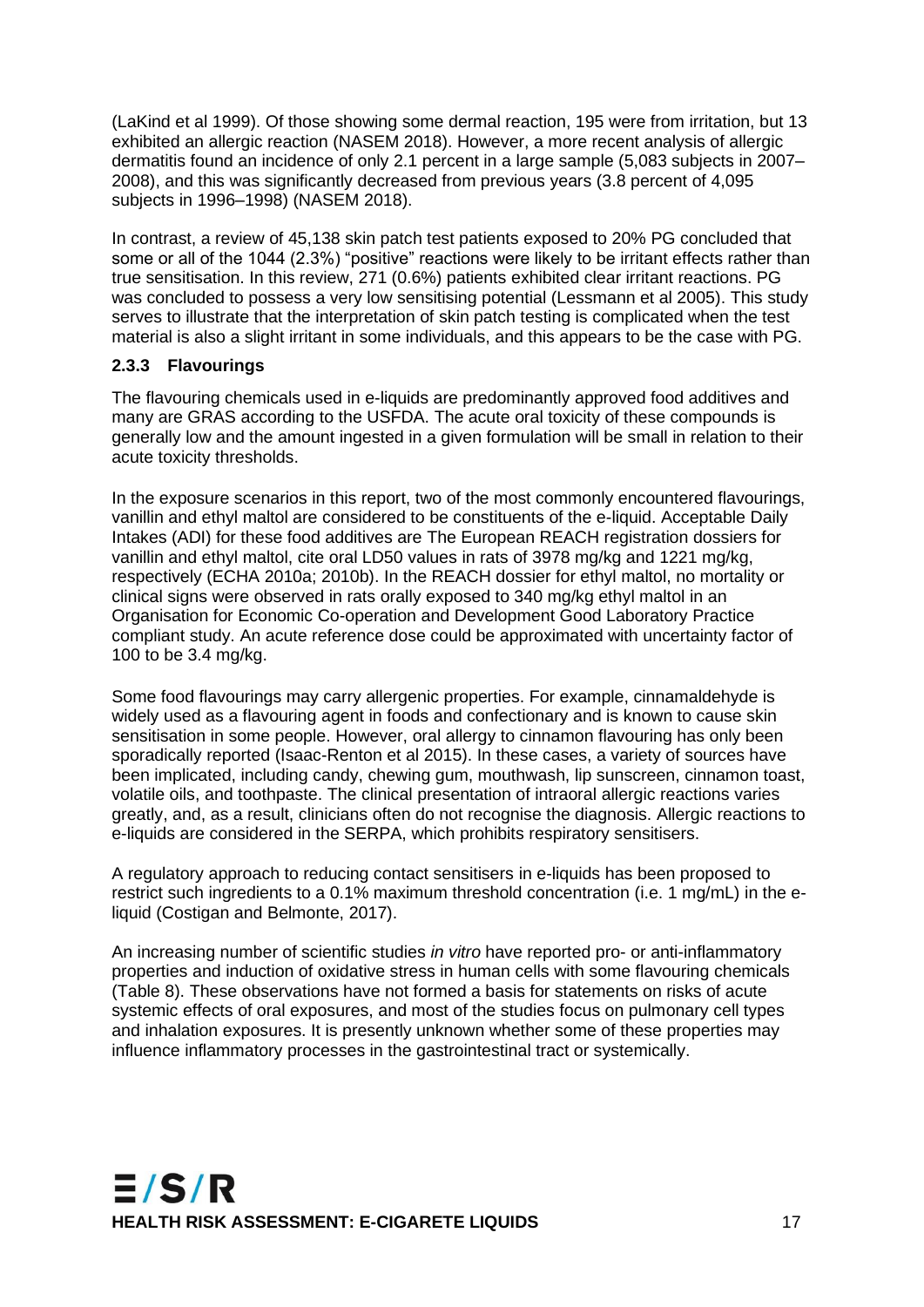| <b>Toxicological Effect</b>                               | <b>Flavouring</b>                                                                                                         | Cell type(s)                       |                                                                   |
|-----------------------------------------------------------|---------------------------------------------------------------------------------------------------------------------------|------------------------------------|-------------------------------------------------------------------|
| <b>Cytotoxicity</b>                                       | Alpha pinene; decanal,<br>eugenol; hexanal,<br>nonanal; trans-2-hexen-<br>1-al; cinnamaldehyde,<br>ethyl maltol; limonene | Pulmonary epithelial<br>Macrophage | (Morris et al 2021;<br>Muthumalage et al<br>2019)                 |
| <b>Pro-Inflammatory</b><br>cytokine release               | Ethyl maltol; alpha<br>pinene; hexanal;<br>cinnamaldehyde                                                                 | Pulmonary epithelial<br>Macrophage | (Bengalli et al 2017;<br>Lerner et al 2016;<br>Morris et al 2021) |
| <b>Reduced</b><br><b>Inflammatory</b><br>cytokine release | Linalool; L-carvone;<br>diketones                                                                                         | Macrophage                         | (Morris et al 2021)                                               |
| <b>Oxidative Stress</b><br>(ROS)                          | 2,3-Pentanedione<br>2,3-Hexanedione<br>2,3-Heptanedione<br>Ethyl maltol<br>Vanillin                                       | Pulmonary epithelial<br>Macrophage | (Morris et al 2021;<br>Muthumalage et al<br>2019)                 |

<span id="page-22-0"></span>**Table 8. In-vitro Toxicological Effects of E-Liquid Flavourings**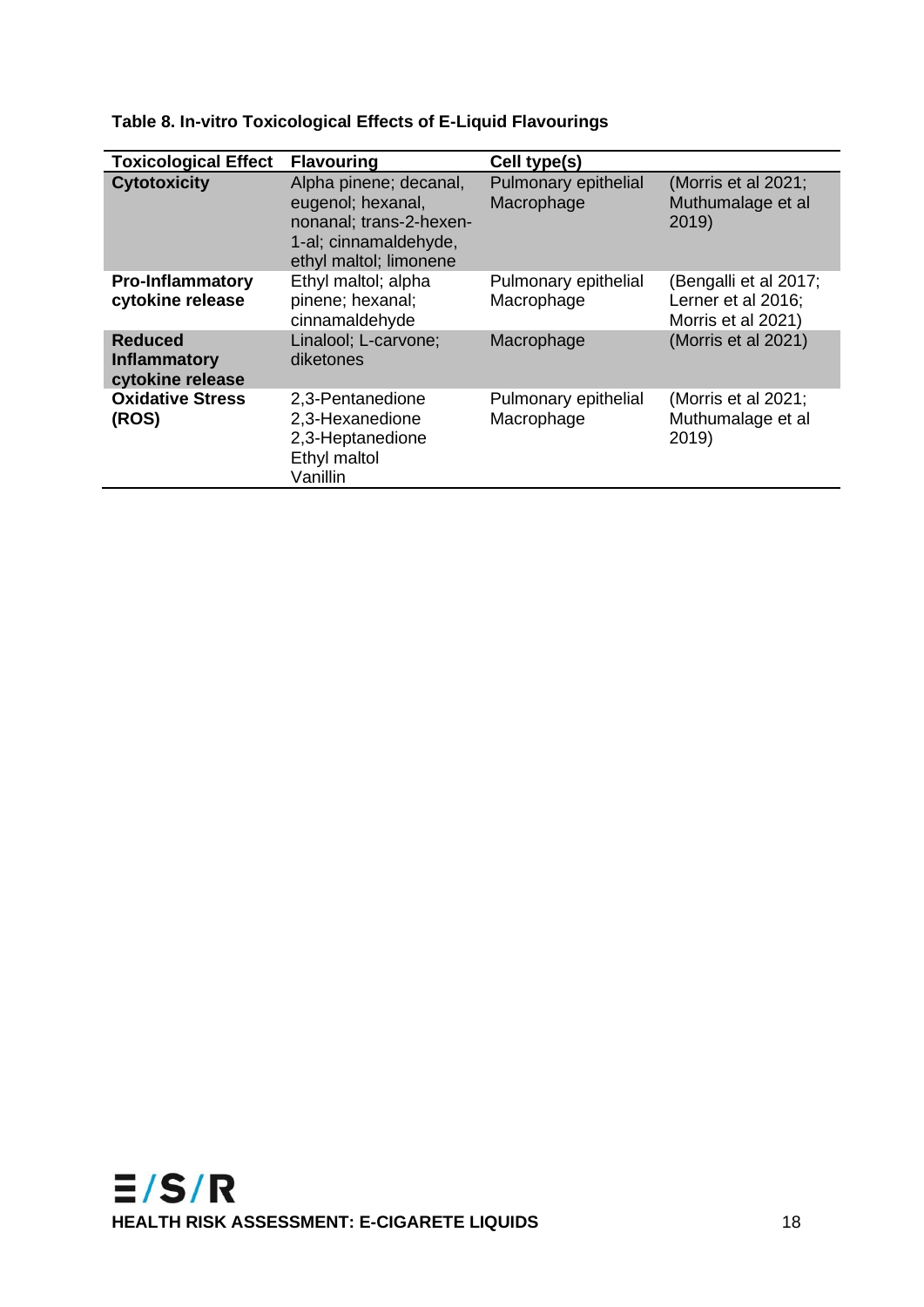# 3 EXPOSURE ASSESSMENT

For e-liquids, exposure through ingestion can be defined as:

$$
E_{ing} = \frac{c \times V}{BW}
$$

Where  $E_{\text{ing}}$  is the exposure through ingestion (mg/kg body weight (bw) or mL/kg bw), C is the concentration of the component of interest in the ingested fluid (mg/L or mL/L), V is the volume of fluid ingested (L) and BW is the body weight of the exposed individual or the mean body weight of an age group (kg).

For human case reports, effect levels of exposure are often reported as the amount of the substance of interest ingested, without regard to the case's body weight. For comparison to such studies, the exposure expression simplifies to C x V.

#### **3.1 EXPOSURE PARAMETERS**

#### **3.1.1 Exposure subject**

Cases of unintentional ingestion of e-liquid are predominantly in the age range up to 5 years. The 1-2 year old age group is taken to be the highest risk group for exploratory exposures.

A New Zealand handbook of exposure factors recommended the use of a mean body weight of 11 kg for children in this age group (Cressey and Horn 2016).

#### **3.1.2 Oral Ingestion Scenarios**

Case reports internationally have found that volumes of e-liquid ingested by infants and toddlers range from 1-10 mL (SCHEER 2021). For the purposes of this report, ingested volumes for scenarios are assumed to be 0.5 or 5.0 mL of e-liquid.

The SERPR regulation allows for the existence of e-liquid products of up to 50 mg/mL concentration, as nicotine salt, or 20 mg/mL as the free base. A more typical concentration of nicotine in e-liquid formulations is 1 to 10 mg/mL, with 1.8 mg/mL reported as the most commonly used (NASEM 2018; SCHEER 2021). For the purpose of this report, e-liquid nicotine concentrations of 1.8 or 20 mg/mL are considered.

The acute intoxication case reports that allow the estimation of lethal doses of nicotine, are external doses that do not consider % absorption, and so although the rate of oral absorption through ingestion is likely to be less than 100% (EFSA has used a value of 44% in its risk assessment on nicotine (EFSA 2009)), a conservative approach of 100% absorption is made in the risk assessment.

#### **Scenario 1: Exploratory taste (low volume) by toddler**

Body weight  $= 11$  kg Volume ingested: 0.5 mL Absorption % = 100% for nicotine, PG and flavours Nicotine concentration: 1.8 or 20 mg/mL (scenario 1a and 1b) Carrier: PG Flavour: Ethyl maltol + Vanillin (6% by weight of each) (Omaiye et al 2019)

 $E/S/R$ **HEALTH RISK ASSESSMENT: E-CIGARETE LIQUIDS** 19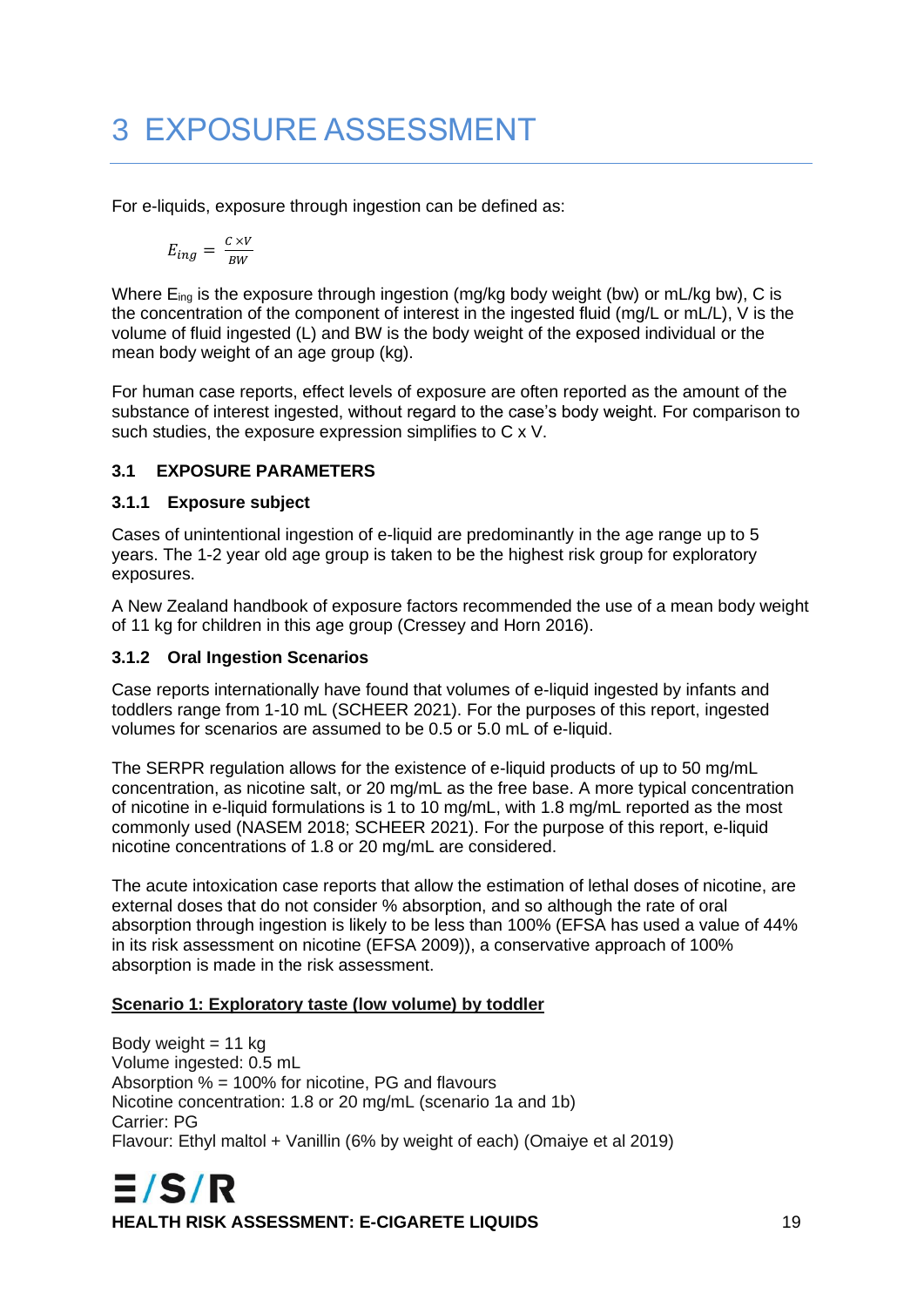$Dose = C * V * F_{abs} / BW$ 

*Typical Nicotine E-Liquid:*  $[1.8 \text{ mg/mL} * 0.5 \text{ mL} * 1.0] / 11 \text{ kg} = 0.082 \text{ mg/kg}$  (nicotine) [888 mg/mL  $*$  0.5 mL  $*$  1.0] / 11 kg = 40.4 mg/kg (PG)  $[60 \text{ mg/mL} * 0.5 \text{ mL} * 1.0]/11 \text{ kg} = 2.7 \text{ mg/kg}$  (ethyl maltol or vanillin)

*Highest Allowed Nicotine E-Liquid:*

 $[20 \text{ mg/mL} * 0.5 \text{ mL} * 1.0] / 11 \text{ kg} = 0.91 \text{ mg/kg}$  $[830 \text{ mg/mL} * 0.5 \text{ mL} * 1.0]/11 \text{ kg} = 37.7 \text{ mg/kg}$  (PG) [60 mg/mL  $*$  0.5 mL  $*$  1.0]  $/$  11 kg =  $2.7$  mg/kg (ethyl maltol or vanillin)

#### **Scenario 2: Larger volume swallowed by toddler**

Body weight  $= 11$  kg Volume ingested: 5 mL Absorption % = 100% Nicotine concentration: 1.8 or 20 mg/mL (scenario 2a and 2b) Carrier: PG Flavour: Ethyl maltol + Vanillin (6% by weight of each) (Omaiye et al 2019)

*Dose = C \* V \* Fabs / BW*

*Typical Nicotine E-Liquid:* Dose (nicotine) =  $[1.8 \text{ mg/mL} * 5 \text{ mL} * 1.0] / 11 \text{ kg} = 0.82 \text{ mg/kg}$ Dose (PG) = [888 mg/mL \* 5 mL \* 1.0] / 11 kg = 404 mg/kg (PG) Dose (flavouring) =  $[60 \text{ mg/mL} * 5 \text{ mL} * 1.0] / 11 \text{ kg} = 27 \text{ mg/kg}$  (ethyl maltol or vanillin)

*Highest Allowed Nicotine E-Liquid:* Dose (nicotine) =  $[20 \text{ mg/mL} * 5 \text{ mL} * 1.0] / 11 \text{ kg} = 9.1 \text{ mg/kg}$ Dose (PG) =  $[830 \text{ mg/mL} * 5 \text{ mL} * 1.0] / 11 \text{ kg} = \frac{377 \text{ mg/kg}}{10}$  (PG) Dose (flavouring) =  $[60 \text{ mg/mL} * 5 \text{ mL} * 1.0] / 11 \text{ kg} = 27 \text{ mg/kg}$  (ethyl maltol or vanillin)

Table 9 summarises the dose estimates from oral exposures in the two scenarios, in comparison with reference doses.

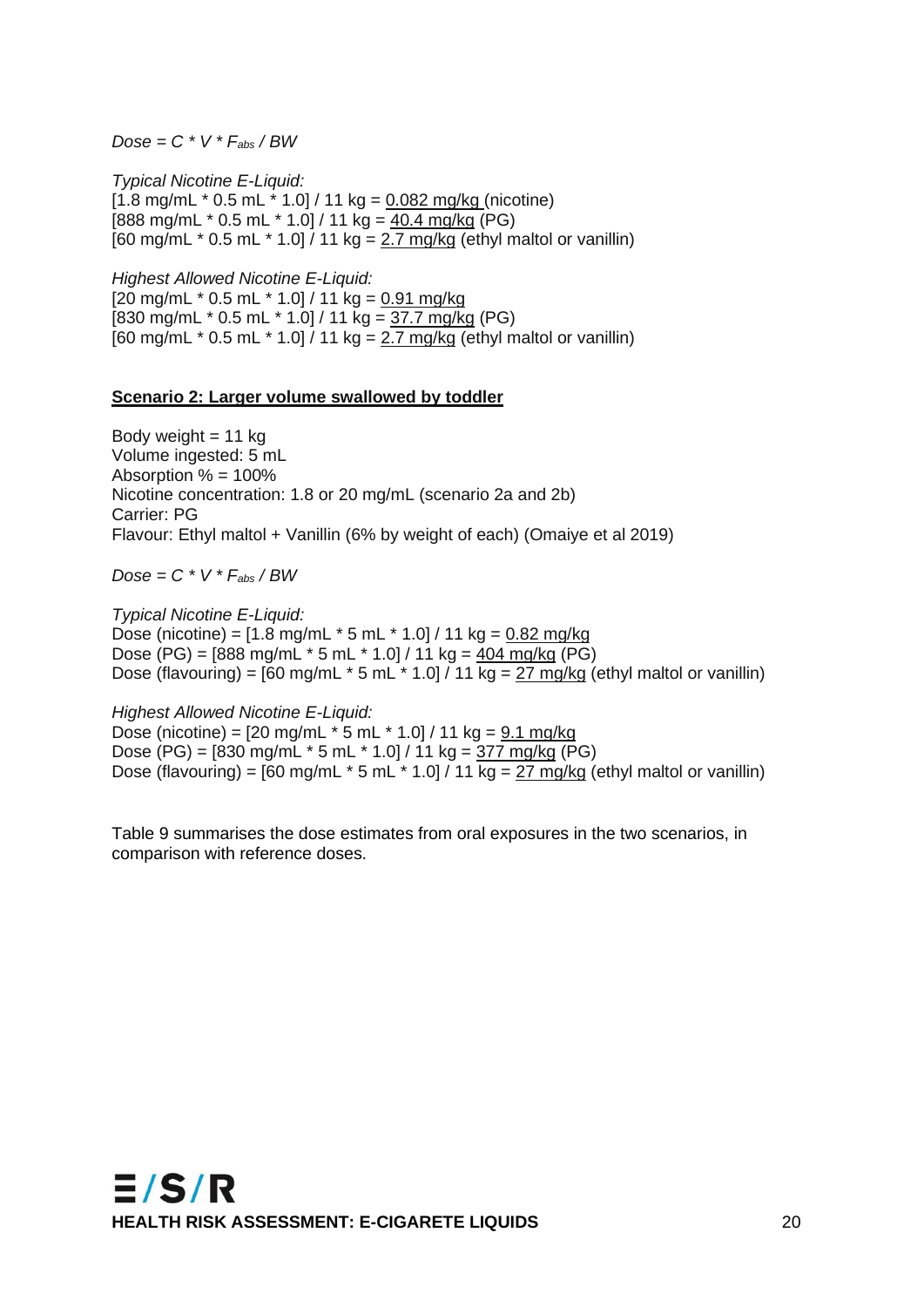|                                                   | <b>Exposure Scenarios</b> |                                          |                                                         |                     |  |
|---------------------------------------------------|---------------------------|------------------------------------------|---------------------------------------------------------|---------------------|--|
|                                                   |                           | <b>Typical Nicotine</b><br>$(1.8$ mg/mL) | <b>Maximum Allowed Nicotine</b><br>$(20 \text{ mg/mL})$ |                     |  |
| <b>Volume of e-liquid</b><br>ingested (mL)        | Low<br>(1a)<br>0.5        | <b>High</b><br>(2a)<br>5.0               | Low<br>(1 <sub>b</sub> )<br>0.5                         | High<br>(2b)<br>5.0 |  |
| <b>Weight of nicotine</b><br>ingested (mg)        | 0.9                       | 9                                        | 25                                                      | 250                 |  |
| <b>Nicotine Dose</b><br>(mg/kg bw/event)          | $0.08*$                   | $0.82*$                                  | $0.91*$                                                 | $9.1*$              |  |
| <b>Weight of PG</b><br>ingested (mg)              | 440                       | 4400                                     | 415                                                     | 4150                |  |
| PG Dose (mg/kg<br>bw/event)                       | 40                        | 400                                      | 37.7                                                    | 377                 |  |
| <b>Weight of Ethyl</b><br>maltol ingested<br>(mg) | 30                        | 300                                      | 30                                                      | 300                 |  |
| <b>Ethyl maltol Dose</b><br>(mg/kg bw/event)      | 2.7                       | 27                                       | 2.7                                                     | 27                  |  |
| <b>Weight of Vanillin</b><br>ingested (mg)        | 30                        | 300                                      | 30                                                      | 300                 |  |
| <b>Vanillin Dose</b><br>(mg/kg bw/event)          | 2.7                       | 27                                       | 2.7                                                     | 27                  |  |

<span id="page-25-0"></span>**Table 9. Estimates of oral exposure to nicotine and other e-liquid components from ingestion of flavoured e-liquid for a child, 1-2 years (11 kg)**

PG: propylene glycol

\* Yellow highlighted values exceed the acute reference dose of 0.008 mg/kg bw (EFSA 2009)

#### **3.1.3 Dermal absorption of nicotine from e-liquids**

Nicotine is the only component of e-liquids that has been shown to have any dermal toxicity potential. PG, VG, vanillin, and ethyl maltol have all been found to cause no acute toxicity or clinical signs at limit doses of toxicity testing. The dermal toxicity assessment therefore only considers nicotine absorption. The absorbed dose of nicotine from e-liquid was calculated in a previous publication (Frasch and Barbero 2017). Their calculated maximal absorption used a finite dose with the fraction absorbed empirically determined to be 0.3 (30%). Empirical data show that only about 25-30% of the finite dose is absorbed over 4 hours.

*mT = 0.3 x nicotine load x Aexp*

Where  $mT =$  total mass of nicotine absorbed (at 4 hours, only about 25-30% was observed to be absorbed)

Nicotine load N<sub>L</sub> = 1.01 g/mL (density of PG) x 0.0069 mm film x 145 cm<sup>2</sup> = 1.00 mL.

 $N_L = 6.9 \mu L/cm^2$  (@ 25 mg/mL) = 172.5  $\mu$ g/cm<sup>2</sup>

A variation on their dermal absorption is described in scenario 3 below:

Scenario 3: dermal exposure to a toddler, with 1 mL (10 mg/mL nicotine) spilt on the hands and unwashed for 4 hours.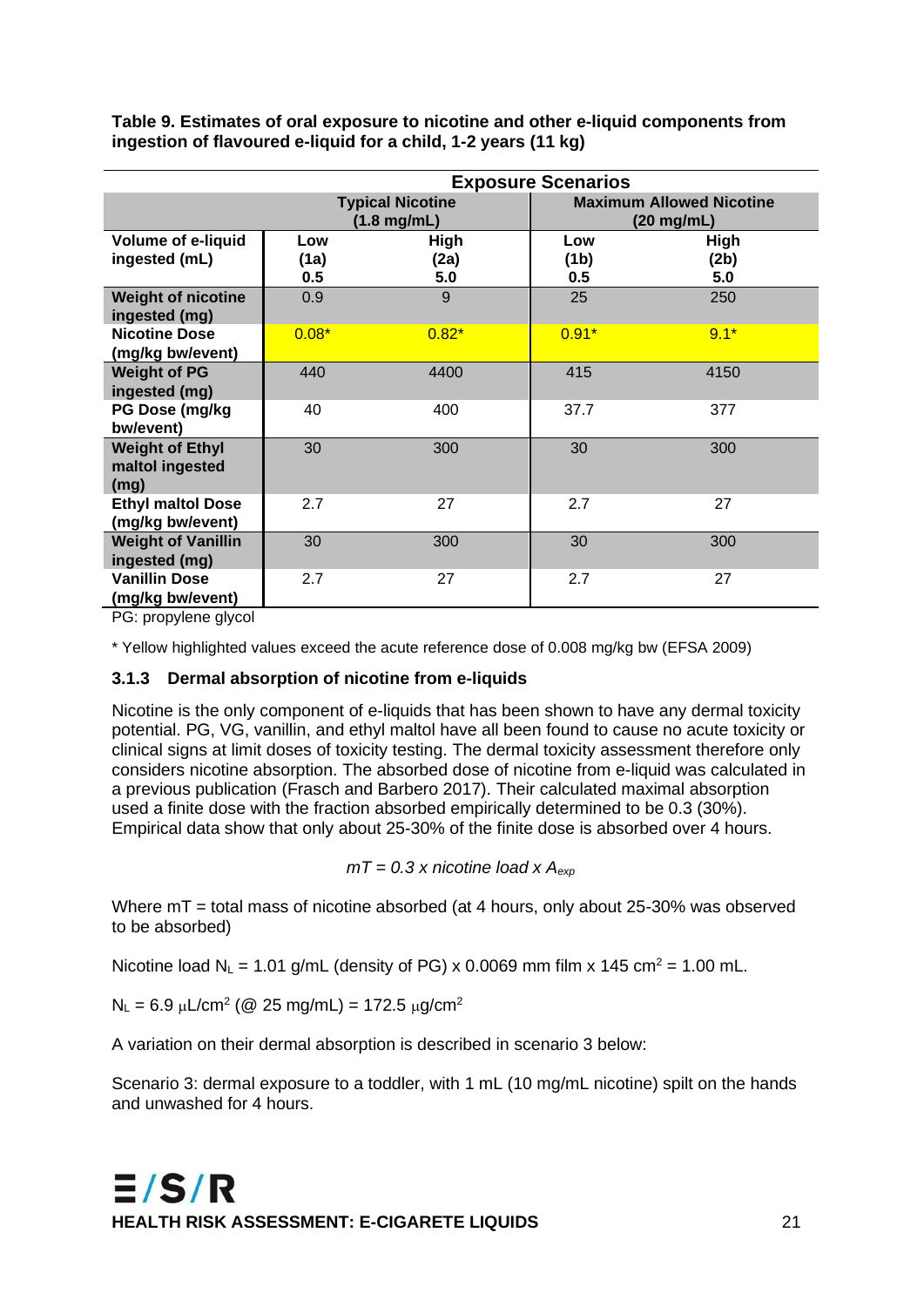### <span id="page-26-0"></span>**Table 10. Dermal absorption exposure estimates for nicotine to a toddler**

| Fraction of nicotine absorbed – finite<br>$F_{\text{absorn}}$<br>dose scenario                          |               | 0.3 (Frasch and Barbero 2017)                                                      |  |  |  |
|---------------------------------------------------------------------------------------------------------|---------------|------------------------------------------------------------------------------------|--|--|--|
| Time available for absorption<br>$T_{max}$                                                              |               | 4 hours (Frasch and Barbero, 2017)                                                 |  |  |  |
| Nicotine concentration in e-liquid                                                                      | C             | 10 mg/mL (Frasch and Barbero, 2017; half<br>maximal allowed under SERPR)           |  |  |  |
| Surface area of skin exposed                                                                            | $AREA_{derm}$ | One hand (145 cm <sup>2</sup> ) (Cressey and Horn, 2016)                           |  |  |  |
| Thickness of glycol based film layer<br>on skin                                                         | $L$ film      | 0.0069 cm (Frasch and Barbero, 2017)                                               |  |  |  |
| Nicotine load                                                                                           | Nı            | $6.90 \mu L/cm^2$ (calculated)<br>$= 172.5 \mu g/cm^2$ (calculated for 25 mg/mL C) |  |  |  |
| Body weight <sup>c</sup>                                                                                | <b>BW</b>     | 11 kg (Cressey and Horn, 2016)                                                     |  |  |  |
| Absorbed nicotine dose through skin:<br>$U_{ext} = AREA_{derm} \times L_{film} \times C \times F_{abs}$ |               |                                                                                    |  |  |  |
| E-liquid nicotine (10 mg/mL)<br>3 mg                                                                    |               |                                                                                    |  |  |  |
| <b>Estimated systemic dose (mg/kg)</b>                                                                  |               |                                                                                    |  |  |  |
| Nicotine from 1 mL on skin total:                                                                       |               | $0.27$ mg/kg                                                                       |  |  |  |
| Nicotine from 1 mL on skin for 4 hours:                                                                 |               | 0.092 mg/kg (approximately 30% of total)                                           |  |  |  |
| * Yellow highlighted values exceed the acute reference dose of 0.008 mg/kg bw (EFSA 2009)               |               |                                                                                    |  |  |  |

#### **Parameters:**

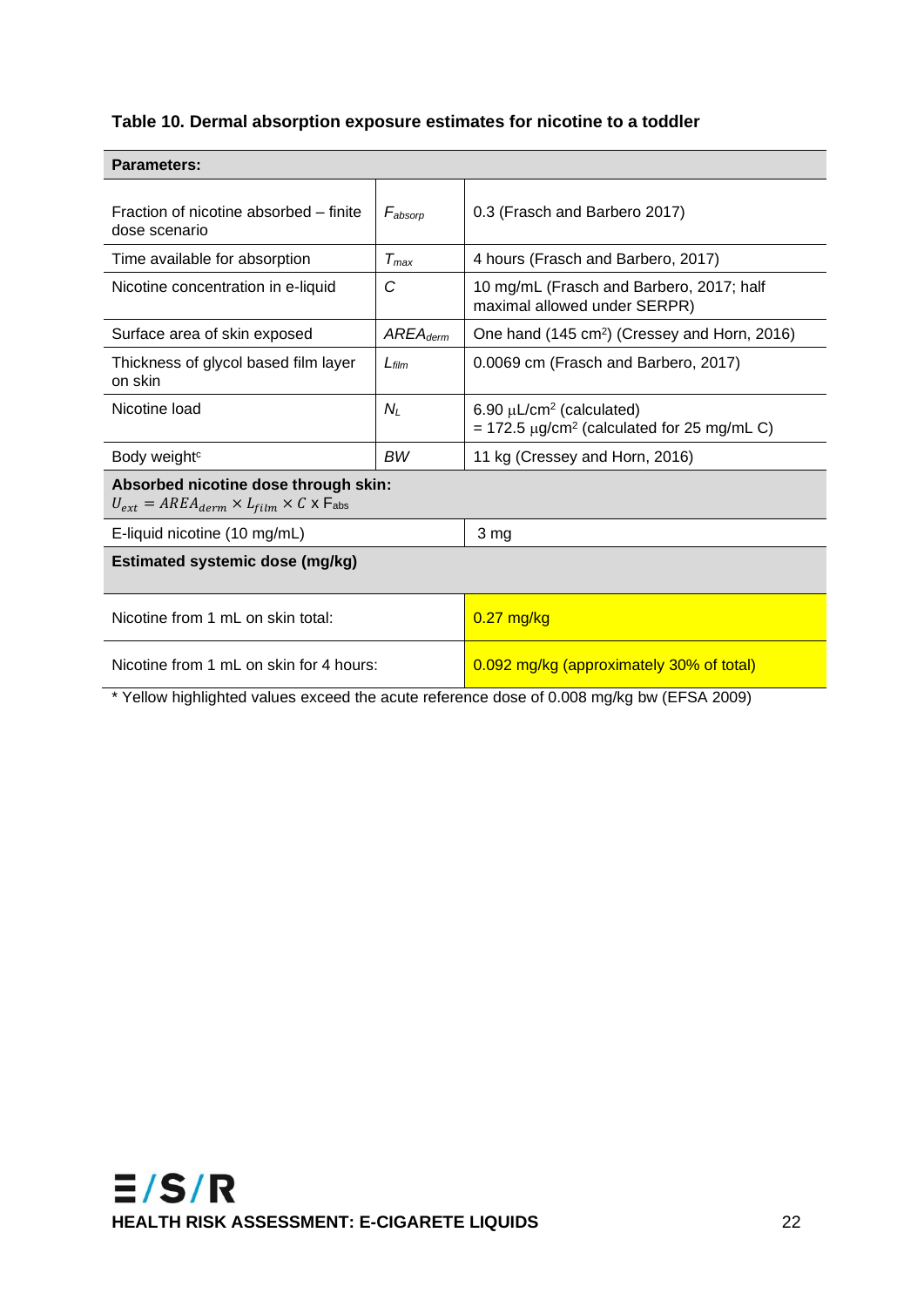### 4 RISK CHARACTERISATION

Nicotine represents the most significant driving factor in e-liquid toxicity by any exposure route. The exposure assessments in this report suggest that even small ingestions or dermal exposures of typical concentrations of nicotine in e-liquids exceed the EFSA ARfD and thus pose an acute toxicity risk to children (Tables 9 &10). The 20 mg/mL allowed upper limit for nicotine strength in e-liquids poses a particularly potent acute toxicity risk for accidental ingestion, exceeding not only the EFSA ARfD, but also published estimates of doses that can cause human fatality.

This calculated risk is supported by epidemiological data. Acute nicotine toxicity can be fatal, and although no incidents of such fatalities have been reported in New Zealand, there is ample evidence from international experience for this to be a possible risk in New Zealand.

The exposure scenarios suggest that, if a child were to ingest 0.5 mL of e-liquid, most eliquids would pose an acute toxicity risk, and the nicotine strength would need to be no greater than 0.2 mg/mL to avoid acute toxicity in the form of heart rate increase, which is the basis for the EFSA ARfD. Similarly, spilling 1 mL of a typical e-liquid on the hands without washing hands off for several hours could also result in toxicity.

Child safety caps on e-liquid containers are one way to reduce the likelihood of such exploration exposures occurring. Some products may already employ these safety measures, although this does not appear to be required under SERPR. A public education campaign on this issue may also help prevent inadvertent intoxications.

A less severe and less common property of e-liquids, is sensitisation potential from PG or some individual flavouring chemicals, such as cinnamaldehyde. It is not possible to capture, with the information currently available, dose thresholds for allergenicity of these mixtures, but the SERPR contains provisions that, in theory, prevent introduction of respiratory sensitisers into vaping products.

The toxicology of inhaled flavouring chemicals is under investigation by numerous researchers internationally, and it is anticipated that future *in vitro* and *in vivo* toxicology studies will enable better assessments and regulatory intervention where necessary to protect public health from product safety issues.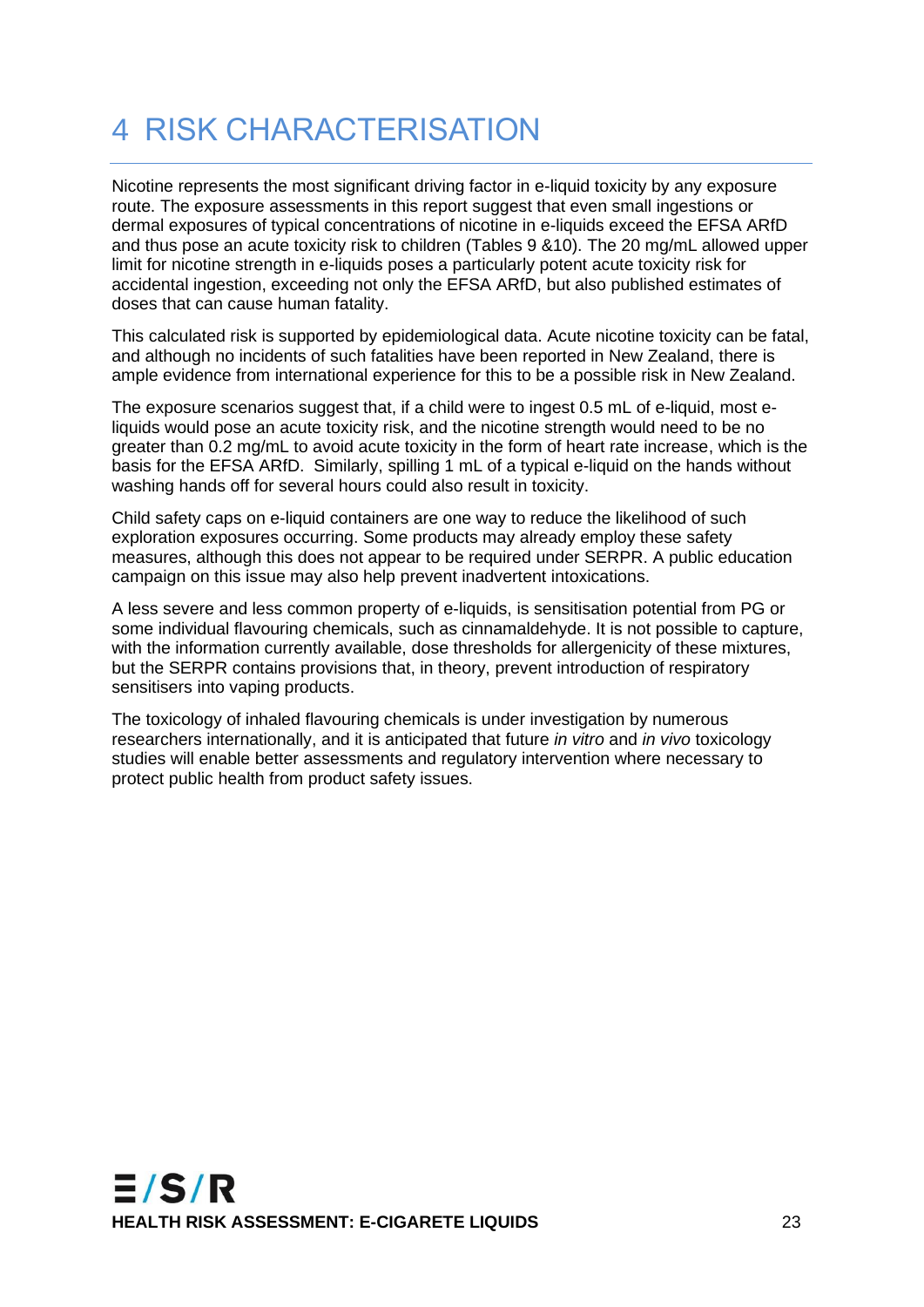# 5 CONCLUSIONS

- Electronic cigarette liquids containing nicotine are highly toxic by all routes of exposure, and there is clear evidence of acute intoxications, including deaths, overseas.
- No acute fatalities have occurred in New Zealand as a result of e-liquid exposure.
- Child exploration is clearly a major concern for e-liquid exposures and represents the majority of calls (62%) to the New Zealand NPC. One child fatality has occurred in Australia. Child safety caps to reduce likelihood of children becoming exposed to eliquids are used in some products, but this does not appear to be required currently under SERPA/SERPR.
- The vast majority of reported intoxications and calls to the New Zealand NPC from eliquids involve oral ingestion.
- An acute oral dose as small as 0.5 mL of a 1.8 mg/mL nicotine e-liquid solution could pose a risk of acute intoxication and possibly death in a toddler, according to historical assumptions about nicotine toxicity. The maximally allowed nicotine content in e-liquids (20 mg/mL as free base under SERPR) poses an even greater serious acute toxicity risk for small children.
- An acute dermal dose to achieve toxicity is less likely, though still achievable.
- There is no authoritatively accepted threshold dose for nicotine acute lethality. For many years, 1 mg/kg has been accepted as an acutely toxic and potentially lethal dose for nicotine. More recently, the EU and others have considered that a fatal dose is more likely to be 4.5 to 8.9-fold higher. In either case, extreme caution and product safety measures should be implemented to safeguard against small children imbibing these liquids.
- The SERPA provides a framework for public health measures to be taken in the face of data gaps on product safety to guide inclusion and exclusion of ingredients and contaminants from vaping devices and to establish maximum limits for each.
- Child exploration oral or dermal exposure to glycols and flavouring chemicals in eliquids is unlikely to present an acute life-threatening situation, but acutely toxic doses and non-life threatening illness can still be achieved in the oral ingestion scenarios presented in this report.
- Allergic reactions to e-liquids have not been tracked, but some components of eliquids are known skin sensitising agents. The SERPR provides a mechanism to identify and prohibit respiratory allergens in e-liquids, and as flavouring chemicals are becoming better studied, it is recommended that this area be watched for scientific developments.
- Explosion and burn injuries have been reported internationally, and may be on the rise, but although at least one case of an exploding device was noted, no injuries from e-cigarette explosions in New Zealand have been reported. Product safety QA/QC measures for batteries and device design may help prevent such events,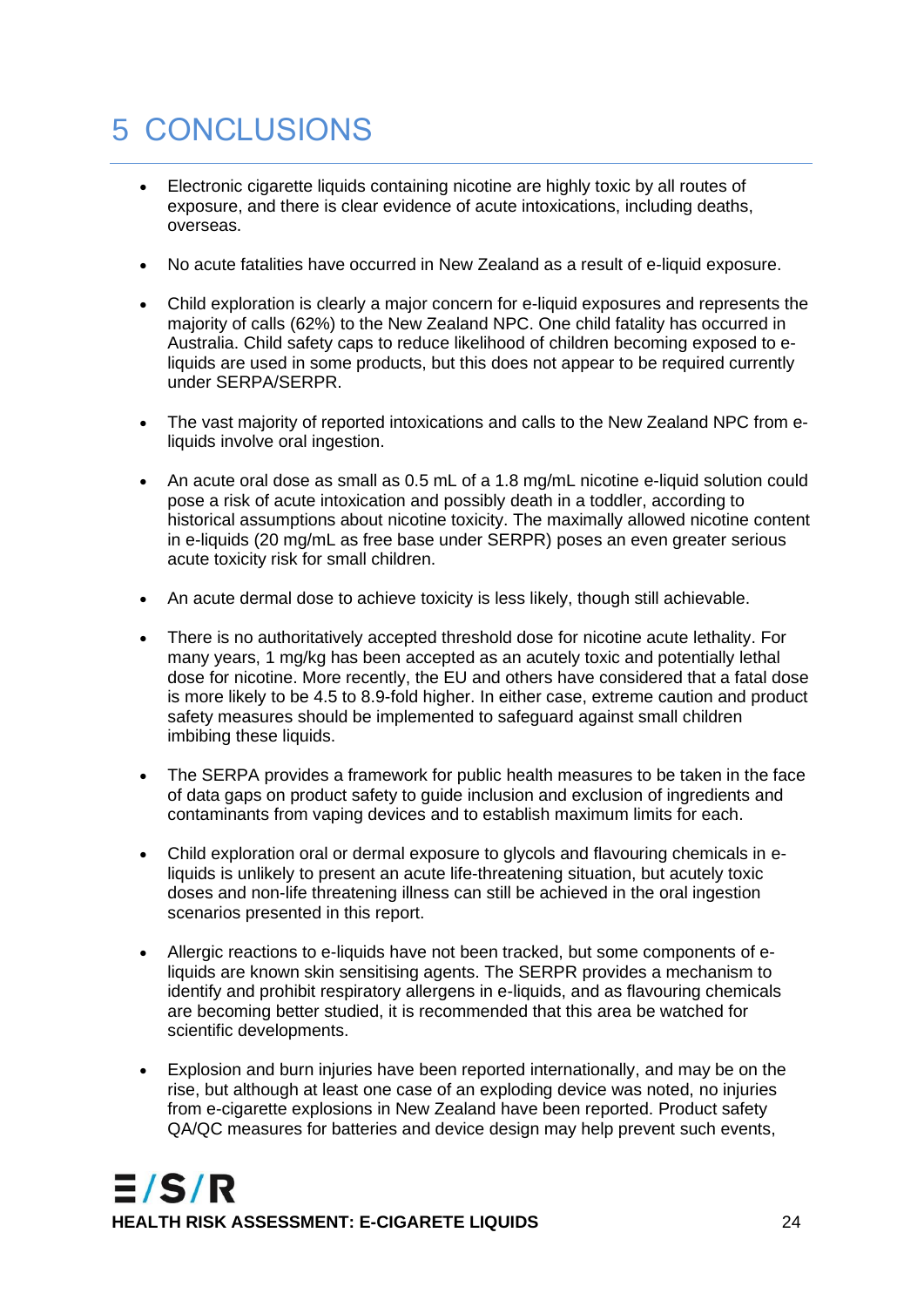although exploring precise elements of such measures would require a separate review.

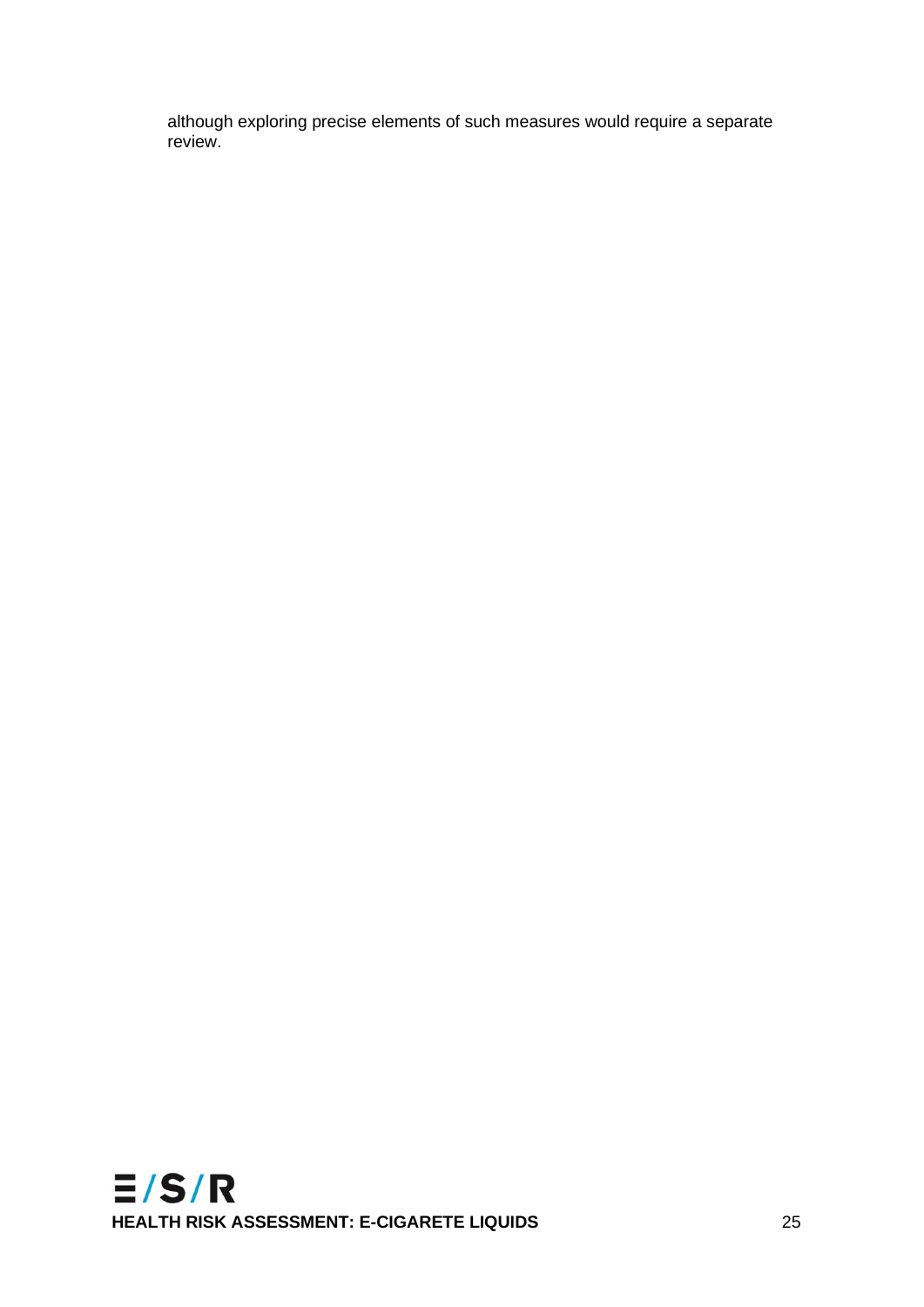# 6 REFERENCES

Al Jasser M, Mebuke N, de Gannes GC. 2011. Propylene glycol: an often unrecognized cause of allergic contact dermatitis in patients using topical corticosteroids. *Skin Therapy Letter* 16 (5): 5-7

ATSDR. 1997. *Toxicological profile for propylene glycol*. Atlant, Georgia: Agency for Toxic Substances and Disease Registry

Bassett RA, Osterhoudt K, Brabazon T. 2014. Nicotine Poisoning in an Infant. *New England Journal of Medicine* 370 (23): 2249-2250

Belkoniene M, Socquet J, Njemba-Freiburghaus D et al. 2019. Near fatal intoxication by nicotine and propylene glycol injection: a case report of an e-liquid poisoning. *Bmc Pharmacology & Toxicology* 20: 28

Bengalli R, Ferri E, Labra M et al. 2017. Lung toxicity of condensed aerosol from E-CIG liquids: Influence of the flavor and the in vitro model used. *International Journal of Environmental Research and Public Health* 14 (10): 1254

Burstyn I. 2014. Peering through the mist: systematic review of what the chemistry of contaminants in electronic cigarettes tells us about health risks. *Bmc Public Health* 14: 18

Chang JT, Wang BG, Chang CM et al. 2019. National estimates of poisoning events related to liquid nicotine in young children treated in US hospital emergency departments, 2013- 2017. *Injury Epidemiology* 6 (1): 10

Chen BC, Bright SB, Trivedi AR et al. 2015. Death following intentional ingestion of e-liquid. *Clinical Toxicology* 53 (9): 914-916

Children's Safety Network. 2015. *E-cigarette poisoning*. 15 November 2021. <https://www.childrenssafetynetwork.org/infographics/e-cigarette-poisoning>

Cooper L. 2016. *E-Cigarette explosions are more common than previously thought, report says*. 16 November 2021. [https://www.consumerreports.org/health/e-cig-explosions-and](https://www.consumerreports.org/health/e-cig-explosions-and-other-health-concerns/)[other-health-concerns/](https://www.consumerreports.org/health/e-cig-explosions-and-other-health-concerns/)

Coroners Court of Victoria. 2019. *Liquid nicotine awareness needed*. 20 November 2021. <https://www.coronerscourt.vic.gov.au/liquid-nicotine-awareness-needed>

Cosmetic Ingredient Review. 2014. *Safety assessment of glycerin as used in cosmetics*. 15 November 2021.<https://www.cir-safety.org/sites/default/files/glycerin.pdf>

Cressey P, Horn B. 2016. *New Zealand exposure factors handbook: Recommended values for use by the Institute of Environmental Science and Research Ltd (ESR)*. ESR Client Report FW16002. Christchurch: Institute of Environmental Science and Research

Doty JD, Sahn SA. 2003. An unusual case of poisoning. *Southern Medical Journal* 96 (9): 923-925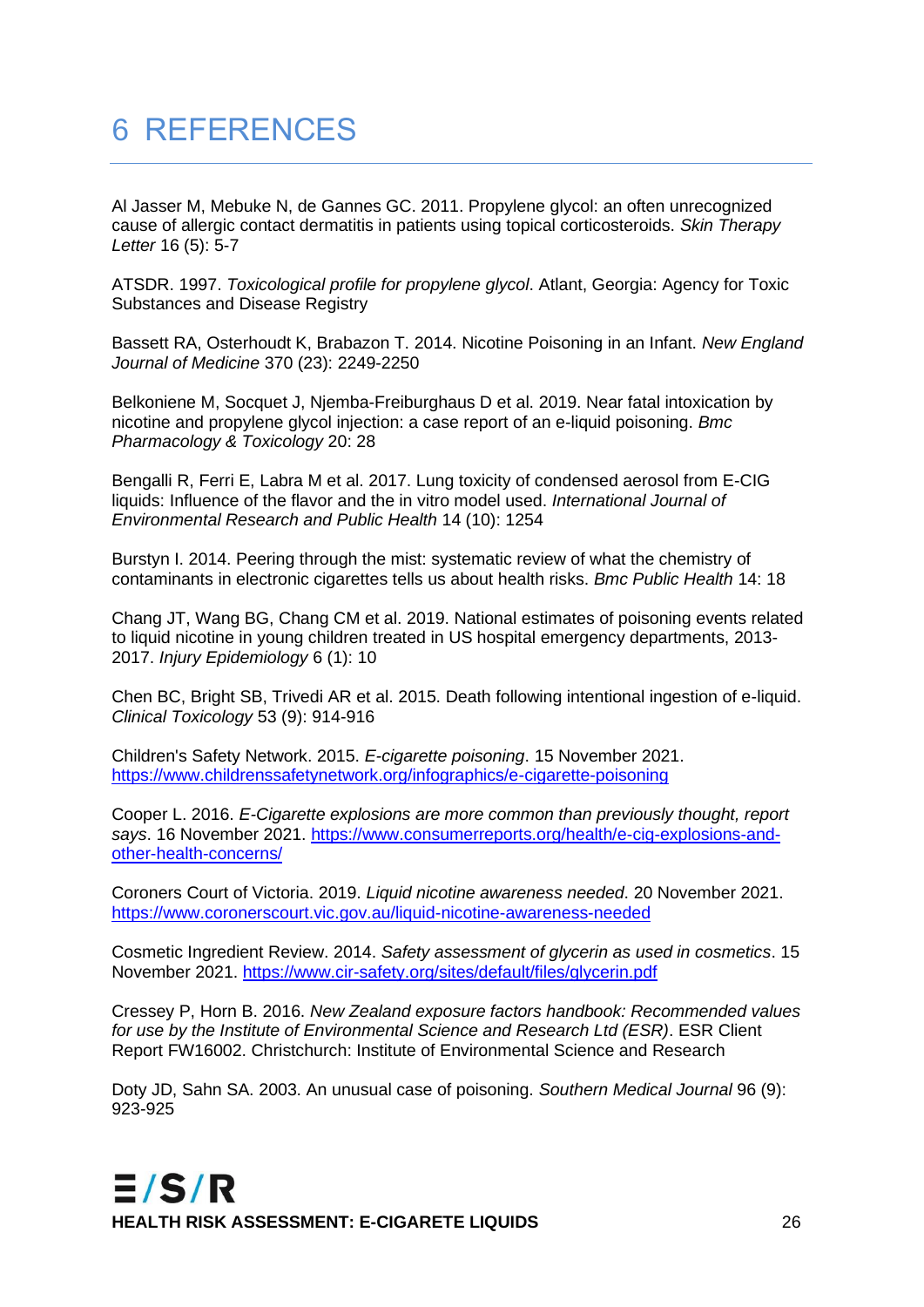ECHA. 2010a. *2-ethyl-3-hydroxy-4-pyrone*. 20 November 2021. <https://echa.europa.eu/registration-dossier/-/registered-dossier/22549/7/3/2>

ECHA. 2010b. *Vanillin*. 20 November 2021. [https://echa.europa.eu/registration-dossier/-](https://echa.europa.eu/registration-dossier/-/registered-dossier/2209/7/3/1) [/registered-dossier/2209/7/3/1](https://echa.europa.eu/registration-dossier/-/registered-dossier/2209/7/3/1)

EFSA. 2009. Potential risks for public health due to the presence of nicotine in wild mushrooms. *EFSA Journal* RN-286: 1-47

England LJ, Aagaard K, Bloch M et al. 2017. Developmental toxicity of nicotine: A transdisciplinary synthesis and implications for emerging tobacco products. *Neuroscience and Biobehavioral Reviews* 72: 176-189

Fowles JR, Banton MI, Pottenger LH. 2013. A toxicological review of the propylene glycols. *Critical Reviews in Toxicology* 43 (4): 363-390

Frasch HF, Barbero AM. 2017. In vitro human epidermal permeation of nicotine from electronic cigarette refill liquids and implications for dermal exposure assessment. *Journal of Exposure Science and Environmental Epidemiology* 27 (6): 618-624

Gupta S, Gandhi A, Manikonda R. 2014. Accidental nicotine liquid ingestion: emerging paediatric problem. *Archives of Disease in Childhood* 99 (12): 1149-1149

Hansen L, Lange R, Gupta S. 2015. Development and Evaluation of a Guideline for Monitoring Propylene Glycol Toxicity in Pediatric Intensive Care Unit Patients Receiving Continuous Infusion Lorazepam. *Journal of Pediatric Pharmacology and Therapeutics* 20 (5): 367-372

Havermans A, Krusemann EJZ, Pennings J et al. 2021. Nearly 20 000 e-liquids and 250 unique flavour descriptions: an overview of the Dutch market based on information from manufacturers. *Tobacco Control* 30 (1): 57-62

Hayman M, Seidl EC, Ali M et al. 2003. Acute tubular necrosis associated with propylene glycol from concomitant administration of intravenous lorazepam and trimethoprimsulfamethoxazole. *Pharmacotherapy* 23 (9): 1190-1194

Isaac-Renton M, Li MK, Parsons LM. 2015. Cinnamon spice and everything not nice: Many features of intraoral allergy to cinnamic aldehyde. *Dermatitis* 26 (3): 116-121

JECFA. 1974. *Toxicological evaluation of some food additives including anticaking agents, antimicrobials, antioxidants, emulsifiers and thickening agents*. Food Additive Series No. 5. Geneva: World Health Organization

Krusemann EJZ, Pennings JLA, Cremers J et al. 2020. GC-MS analysis of e-cigarette refill solutions: A comparison of flavoring composition between flavor categories. *Journal of Pharmaceutical and Biomedical Analysis* 188: 113364

LaKind JS, McKenna EA, Hubner RP et al. 1999. A review of the comparative mammalian toxicity of ethylene glycol and propylene glycol. *Critical Reviews in Toxicology* 29 (4): 331- 365

 $E/S/R$ **HEALTH RISK ASSESSMENT: E-CIGARETE LIQUIDS** 27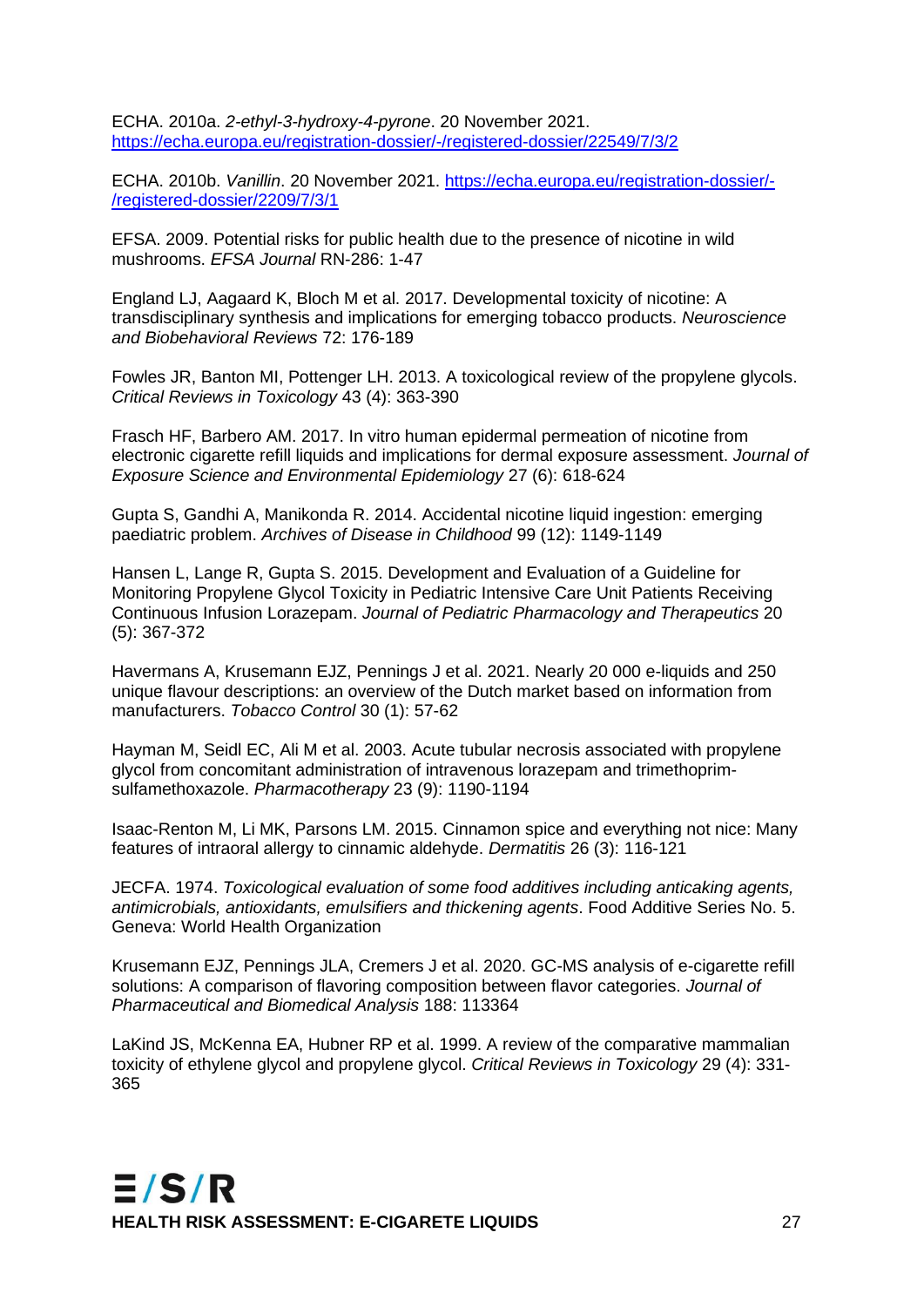Lerner CA, Rutagarama P, Sundar I et al. 2016. E-Cigarette flavoring aerosols trigger mitochondrial stress associated with mitophagy in lung cells. *Am J Respir Crit Care Med*  193: A1193

Lessmann H, Schnuch A, Geier J et al. 2005. Skin-sensitizing and irritant properties of propylene glycol. *Contact Dermatitis* 53 (5): 247-259

Lim TY, Poole RL, Pageler NM. 2014. Propylene glycol toxicity in children. *Journal of Pediatric Pharmacology and Therapeutics* 19 (4): 277-282

Maessen GC, Wijnhoven AM, Neijzen RL et al. 2020. Nicotine intoxication by e-cigarette liquids: a study of case reports and pathophysiology. *Clinical Toxicology* 58 (1): 1-8

Maina G, Castagnoli C, Passini V et al. 2016. Transdermal nicotine absorption handling ecigarette refill liquids. *Regulatory Toxicology and Pharmacology* 74: 31-33

Mayer B. 2014. How much nicotine kills a human? Tracing back the generally accepted lethal dose to dubious self-experiments in the nineteenth century. *Archives of Toxicology* 88  $(1): 5 - 7$ 

Moore E. 2017. *Acute nicotine toxicity following dermal exposure to E-cigarette liquid*. 20 November 2021. [https://www.acmt.net/\\_Library/2017\\_ASM\\_Abstracts/ACMT2017\\_013.pdf](https://www.acmt.net/_Library/2017_ASM_Abstracts/ACMT2017_013.pdf)

Morris AM, Leonard SS, Fowles JR et al. 2021. Effects of e-cigarette flavoring chemicals on human macrophages and bronchial epithelial cells. *International Journal of Environmental Research and Public Health* 18 (21): 11107

Muthumalage T, Lamb T, Friedman MR et al. 2019. E-cigarette flavored pods induce inflammation, epithelial barrier dysfunction, and DNA damage in lung epithelial cells and monocytes. *Scientific Reports* 9: 19035

NASEM. 2018. *Public health consequences of e-cigarettes*. Washington: National Academy Press

New Zealand Government. 2021a. *Smokefree Environments and Regulated Products Act 1990*. 15 November 2021.

<https://www.legislation.govt.nz/act/public/1990/0108/latest/DLM223191.html#DLM223190>

New Zealand Government. 2021b. *Smokefree Environments and Regulated Products Regulations 2021*. 15 November 2021. <https://www.legislation.govt.nz/regulation/public/2021/0204/latest/whole.html#LMS525157>

Omaiye EE, McWhirter KJ, Luo WT et al. 2019. High concentrations of flavor chemicals are present in electronic cigarette refill fluids. *Scientific Reports* 9: 2468

Price LR, Martinez J. 2019. Cardiovascular, carcinogenic and reproductive effects of nicotine exposure: A narrative review of the scientific literature. *F1000Research* 8: 1586- 1586

Redmond A, Hayward M. 2019. *Vapouriser battery explodes, damaging Canterbury woman's home*. 11 November 2021. [https://www.stuff.co.nz/business/109756309/vapouriser-battery-explodes-damaging](https://www.stuff.co.nz/business/109756309/vapouriser-battery-explodes-damaging-canterbury-womans-home)[canterbury-womans-home](https://www.stuff.co.nz/business/109756309/vapouriser-battery-explodes-damaging-canterbury-womans-home)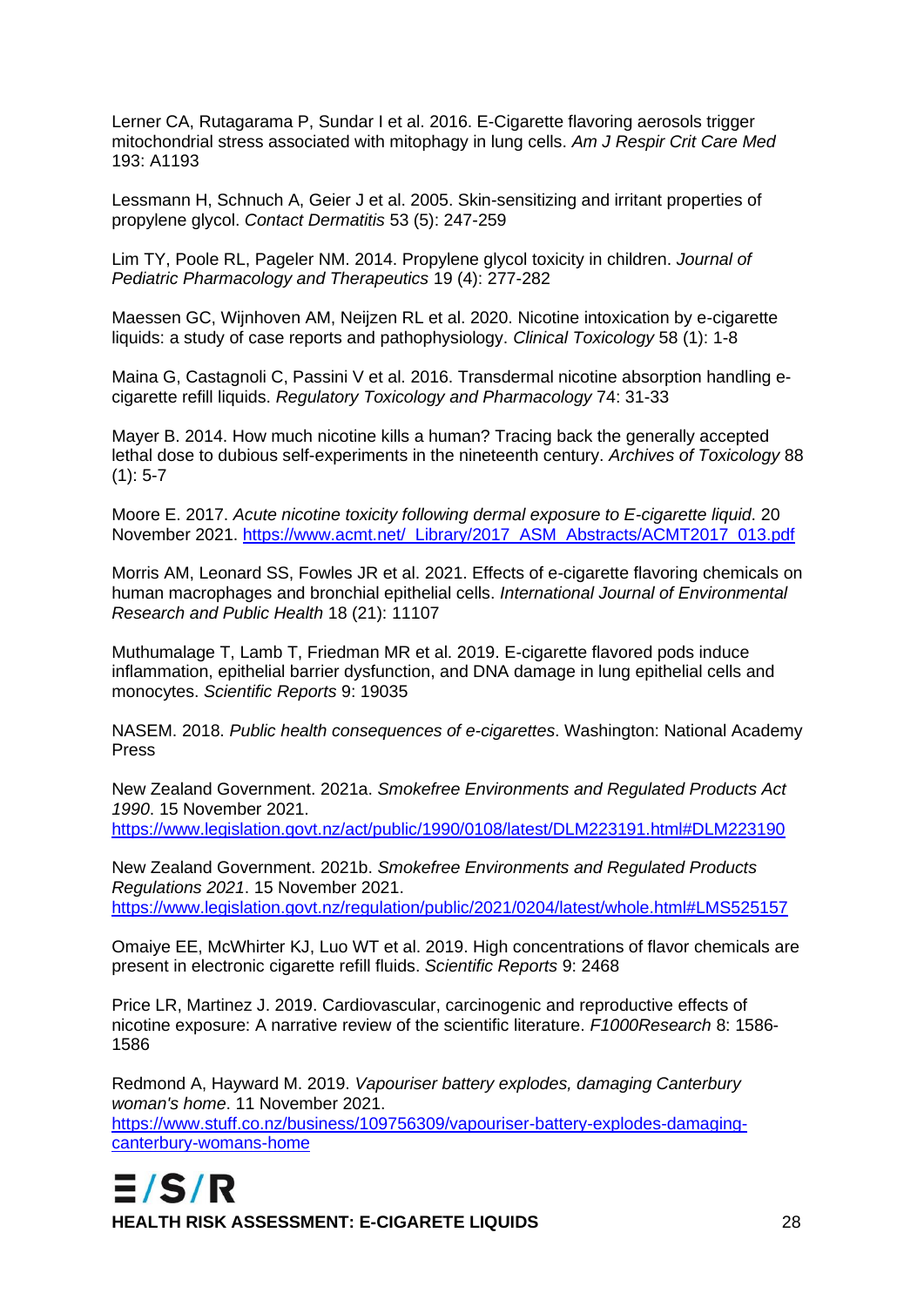Royal Children's Hospital Melbourne. 2019. *Nicotine poisoning*. 11 November 2021. [https://www.rch.org.au/clinicalguide/guideline\\_index/Nicotine\\_Poisoning/](https://www.rch.org.au/clinicalguide/guideline_index/Nicotine_Poisoning/)

Scarpino M, Bonizzoli M, Lanzi C et al. 2020. Brain death following ingestion of E-cigarette liquid nicotine refill solution. *Brain and Behavior* 10 (9): e10744

SCHEER. 2021. *Opinion on electronic cigarettes*. 17 November 2021. [https://ec.europa.eu/health/system/files/2021-04/scheer\\_o\\_017\\_0.pdf](https://ec.europa.eu/health/system/files/2021-04/scheer_o_017_0.pdf)

Seitz CM, Kabir Z. 2018. Burn injuries caused by e-cigarette explosions: A systematic review of published cases. *Tobacco Prevention & Cessation* 4: 32

Seo AD, Kim DC, Yu HJ et al. 2016. Accidental ingestion of E-cigarette liquid nicotine in a 15-month-old child: an infant mortality case of nicotine intoxication. *Korean Journal of Pediatrics* 59 (12): 490-493

Speth PAJ, Vree TB, Neilen NFM et al. 1987. Propylene glycol pharmacokinetics and effects after intravenous infusion in humans. *Therapeutic Drug Monitoring* 9 (3): 255-258

TGA. 2021. *Nicotine vaping products*. 11 November 2021. [https://www.tga.gov.au/nicotine](https://www.tga.gov.au/nicotine-vaping-products)[vaping-products](https://www.tga.gov.au/nicotine-vaping-products)

Wylie C, Heffernan A, Brown JA et al. 2019. Exposures to e-cigarettes and their refills: calls to Australian Poisons Information Centres, 2009-2016. *Medical Journal of Australia* 210 (3): 126-126

Zar T, Graeber C, Perazella MA. 2007. Recognition, treatment, and prevention of propylene glycol toxicity. *Seminars in Dialysis* 20 (3): 217-219

Zosel A, Egelhoff E, Heard K. 2010. Severe lactic acidosis after an iatrogenic propylene glycol overdose. *Pharmacotherapy* 30 (2): 219-219

Zug KA, Rietschel RL, Warshaw EM et al. 2008. The value of patch testing patients with a scattered generalized distribution of dermatitis: Retrospective cross-sectional analyses of North American Contact Dermatitis Group data, 2001 to 2004. *Journal of the American Academy of Dermatology* 59 (3): 426-431